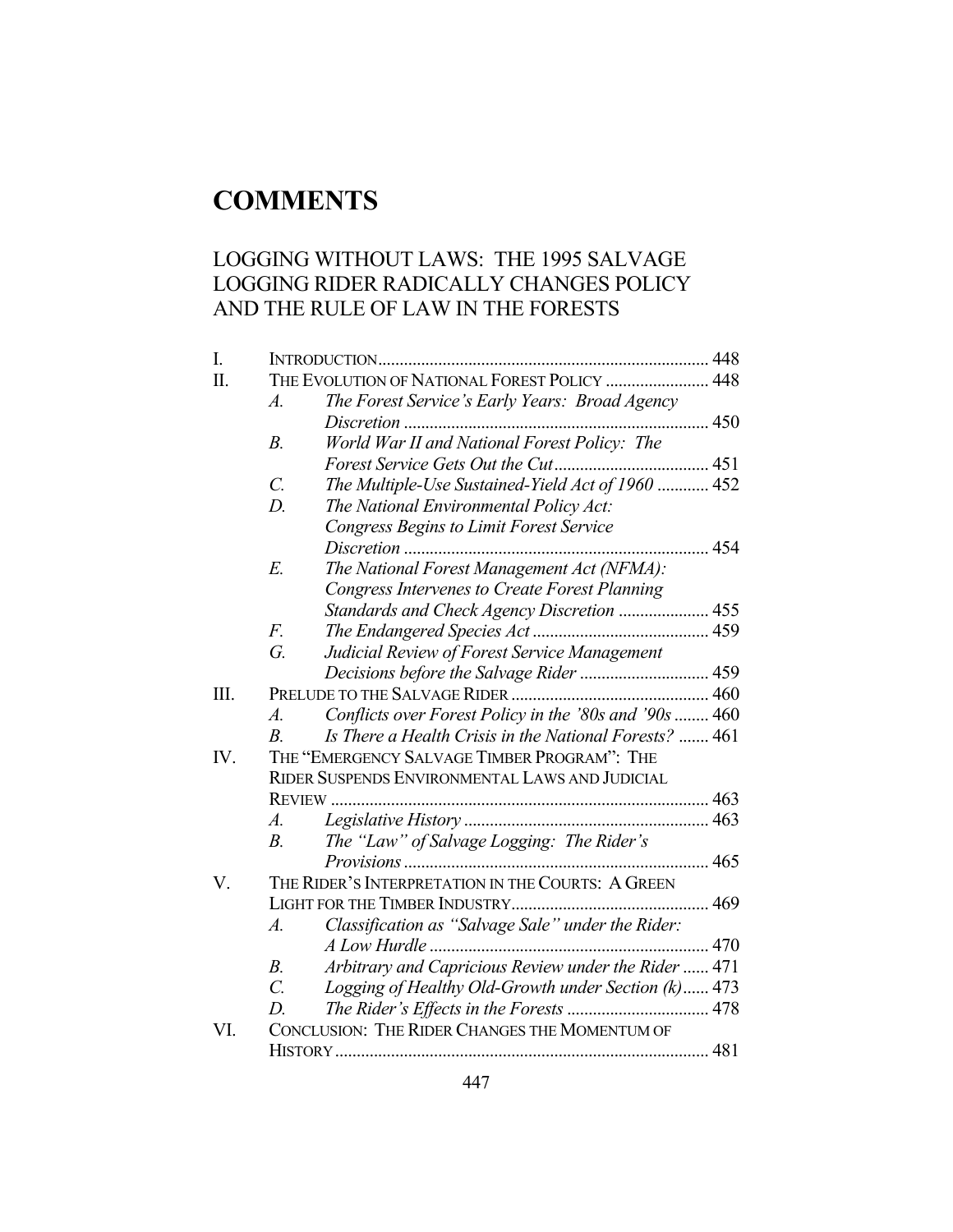#### I. INTRODUCTION

 On July 27, 1995, Congress passed the "Emergency Salvage Timber Sale Program,"1 otherwise known as the "Logging Without Laws Rider," or the "Salvage Rider." The Salvage Rider, attached to a rescissions bill to ensure little debate and swift passage, marks a radical change in national forest policy and in government based on the rule of law. The Rider was intended to expedite "salvage" logging of dead or dying trees by suspending environmental laws and limiting judicial review. However, the rider has recently been interpreted by the courts to allow logging of healthy old-growth timber without environmental or judicial review as well.

 This comment addresses the legislative underpinnings, legal provisions, judicial interpretations, and practical effects of the salvage rider. Sections II and III discuss the development of national forest policy before the rider, Section IV analyzes the rider's passage and legal provisions, and Section V summarizes early judicial interpretations of the rider. Section VI concludes that the salvage rider marks a distinct break in the movement of national forest policy towards the creation of judicially enforceable standards, management based on good science and citizen participation, and away from unreviewable agency discretion.

#### II. THE EVOLUTION OF NATIONAL FOREST POLICY

 There are 191 million total acres of National Forest land in the United States today, comprising approximately one tenth of the continent.2 While 163 million of these acres are located in the western states, the economic and social effects of national forest policy are felt throughout the United States.3 Over 200 million people visit the national forests each year to hike, fish, ski, and simply enjoy some of the most breathtaking beauty on the planet.4 However, the national forests have been managed primarily for resource extraction in the form of logging, mining, grazing, hunting, and fishing. The forest industry has come to depend heavily on the national forests; one million homes are constructed from trees grown in the national forests each year.<sup>5</sup> In the rural west,

 <sup>1.</sup> Emergency Salvage Timber Sale Program, Pub. L. No. 104-119, § 2001, 109 Stat. 240 (1995).

 <sup>2.</sup> PAUL W. HIRT, A CONSPIRACY OF OPTIMISM: MANAGEMENT OF THE NATIONAL FORESTS SINCE WORLD WAR II 28 (1994).

 <sup>3.</sup> CHARLES F. WILKINSON, CROSSING THE NEXT MERIDIAN: LAND, WATER AND THE FUTURE OF THE WEST 116 (1992).

 <sup>4.</sup> *Id.*

 <sup>5.</sup> *Id.*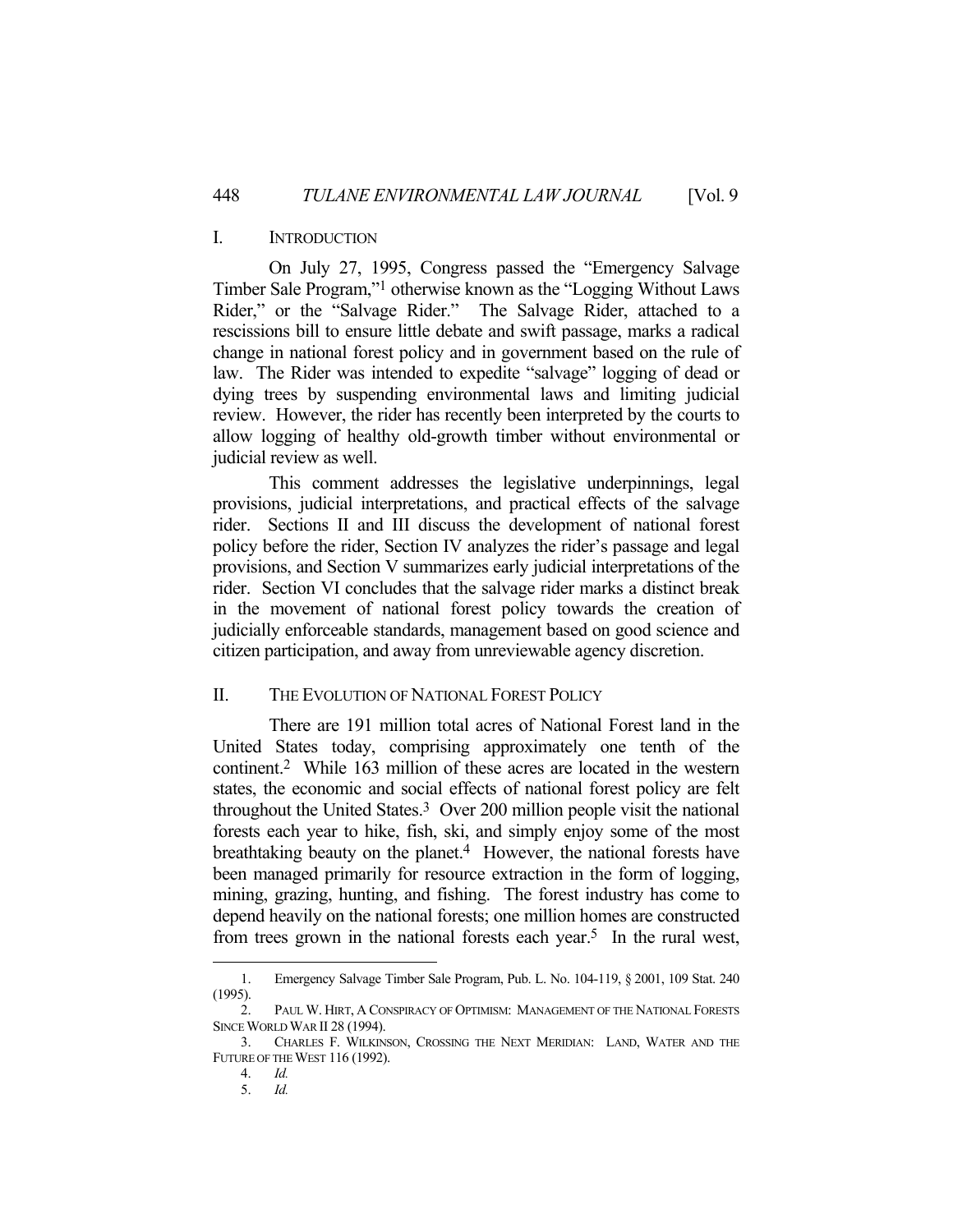many small towns are also dependent upon the dollars generated by logging, mining and grazing on the nearby national forests.

Since the establishment of the forest reserve system in 1891,<sup>6</sup> the national forests have been managed first and foremost to ensure a high annual timber harvest. During the 1960s and 70s, however, the public began to pressure Congress to manage the forests with noncommodity resources in mind as well.7 Comprehensive land planning for multiple uses became required by such major statutes as the National Environmental Policy Act (NEPA), $8$  the National Forest Management Act (NFMA),<sup>9</sup> and the Endangered Species Act (ESA).<sup>10</sup> These statutes created law to apply in order to protect water, wildlife, soil, and biological diversity in the face of large annual timber harvests. They also progressively limited the Forest Service's planning and management discretion, and subjected the agency to closer scrutiny from both the public and the courts.

 Despite the existence and frequent use of these statutes by environmental plaintiffs, the congressionally appointed Scientific Panel on Late-Successional Forest Systems issued a 1991 report which concluded that the Pacific Northwest cut, which provides almost half of the total cut, would have to be reduced by over half to achieve a "medium to high" probability of sustaining the ancient forests and the species which inhabit them.<sup>11</sup> Despite such recommendations by their own panels, the Republican led 104th Congress voted to suspend decades of environmental regulations with the passage of the 1995 Salvage Rider.<sup>12</sup> The following section is a summary of United States forest policy leading up to the 1995 Salvage Rider.

 <sup>6.</sup> *Id.* at 122.

 <sup>7.</sup> CHARLES F. WILKINSON & H. MICHAEL ANDERSON, LAND AND RESOURCE PLANNING IN THE NATIONAL FORESTS 10 (1987). This book is an expanded edition of Wilkinson & Anderson's seminal article by the same name printed in the *Oregon Law Review* at 64 OR.L.REV. 1 (1985).

 <sup>8.</sup> Pub. L. No. 91-190, 83 Stat. 852 (1970) (codified as amended at 42 U.S.C. §§ 4321- 4370 (1988)).

 <sup>9.</sup> Pub. L. No. 94-588, 90 Stat. 2949 (codified at 16 U.S.C. §§ 1600-1624 (1982) and scattered sections of 16 U.S.C.).

 <sup>10.</sup> Pub. L. No. 93-205, 87 Stat. 884 (codified as amended at 16 U.S.C. §§ 1531-1544 (1988 & Supp. III (1991)).

 <sup>11.</sup> WILKINSON, *supra* note 3, at 172.

 <sup>12.</sup> Emergency Salvage Timber Sale Program, Pub. L. No. 104-119, § 2001, 109 Stat. 240 (1995).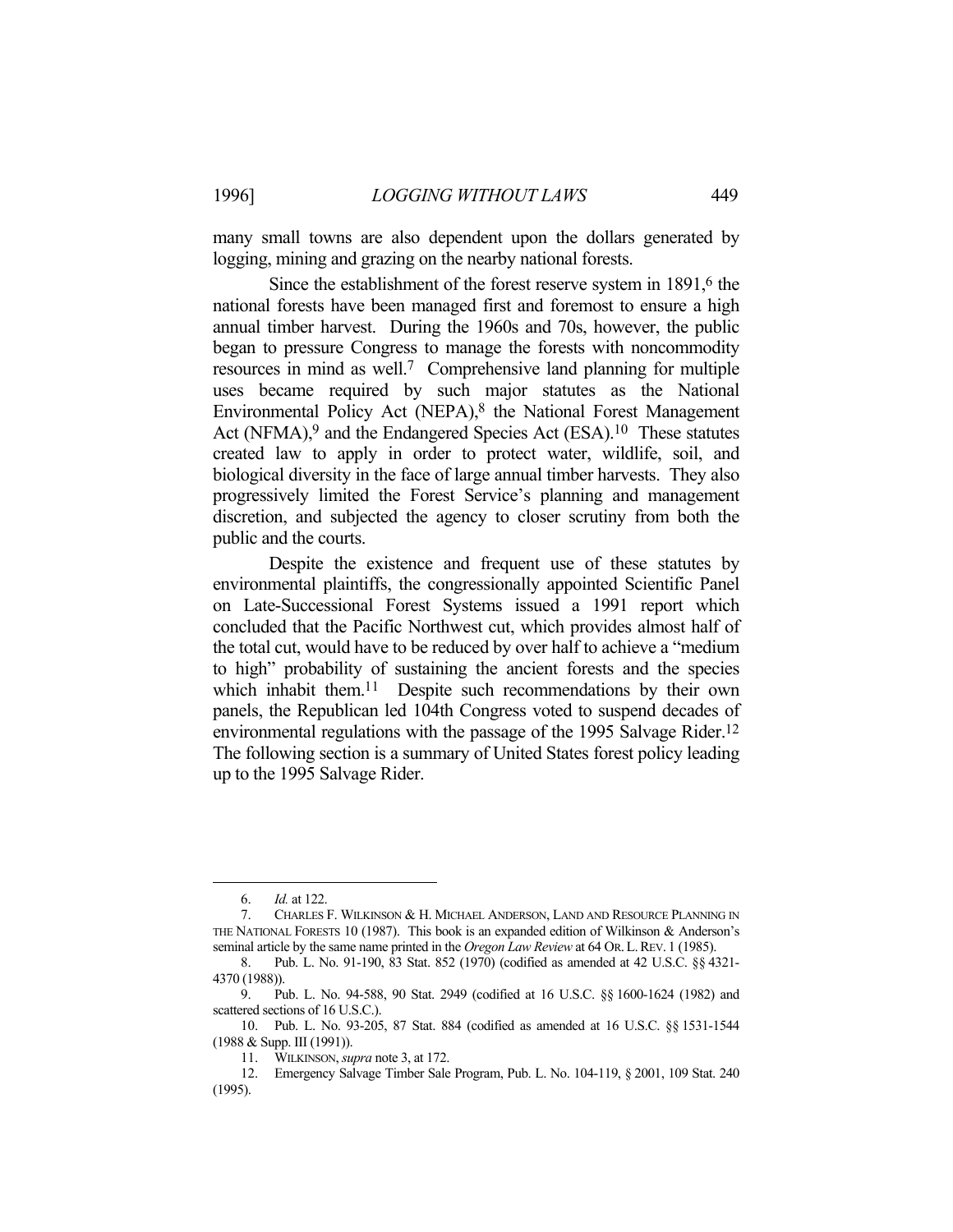#### *A. The Forest Service's Early Years: Broad Agency Discretion*

 In the late nineteenth century, Americans grew increasingly concerned with the rapid destruction of the nation's forests.13 They watched as logging companies clear-cut the forests of the Great Lakes states and then moved West, leaving behind economically depressed communities, floods, drought, and rivers heavy with silt.14 Such public concern led to the Creative Act of 1891,<sup>15</sup> which enabled the President to set aside portions of the government's lands as public reservations.<sup>16</sup> The 1891 Act did not provide any type of regulatory program to mandate how the forest reserves were to be managed, however.17

 The Organic Administration Act of 189718 provided the basic charter for Forest Service management of the national forests until the mid-1970s.19 It also marked the first move toward active federal agency management of the national forests. The Act delegated broad federal authority to the Secretary of the Interior to "insure the objects of such reservations, namely, *to regulate their occupancy and use and to preserve the forests thereon from destruction*."20 In addition to the authority to regulate occupancy and use, the agency was given the power to sell timber from the national forests.<sup>21</sup> Finally, the Act allowed the President to create new forest reserves as long as this was done "to improve and protect the forest within the boundaries, or for the purpose of securing favorable conditions of water flows, and to furnish a continuous supply of timber for the use and necessities of citizens of the United States."22

 <sup>13.</sup> HIRT,*supra* note 2, at 28.

 <sup>14.</sup> *Id.* at 28-29.

 <sup>15.</sup> WILKINSON & ANDERSON, *supra* note 7, at 17-18; Act of March 3, 1891, ch. 561, 26 Stat. 1095, 1103, *repealed by* 90 Stat. 2792 (1976). According to the Act, the purpose of placing forests in reserves was to secure favorable water flow conditions and to furnish a continuous timber supply.

 <sup>16.</sup> HIRT,*supra* note 2, at 29. President Harrison used this new authority immediately. By the time he left office in 1893, 14 million acres of forest were reserved. *Id.*

 <sup>17.</sup> *Id.*

 <sup>18.</sup> Act of June 4, 1897, ch. 2, 30 Stat. 34 (*codified as amended at* 16 U.S.C. §§ 473-482, 551 (1982)).

 <sup>19.</sup> WILKINSON &ANDERSON, *supra* note 7, at 51.

 <sup>20.</sup> Ch. 2, 30 Stat. 35 (current version at 16 U.S.C. § 551 (1982)) (emphasis added).

 <sup>21. 16</sup> U.S.C. § 476, *repealed by* Pub. L. No. 94-588, § 13, Oct. 22, 1976, 90 Stat. 2958). 16 U.S.C. § 476. The ability of the government to allow timber sales on the national forests was limited by the Organic Act, however. Only "dead, matured, or large growth of trees" could be harvested, and these had to be "marked and designated . . . and removed under the supervision of some person appointed for that purpose by the Secretary of the Interior."

 <sup>22. 16</sup> U.S.C. § 475 (1988).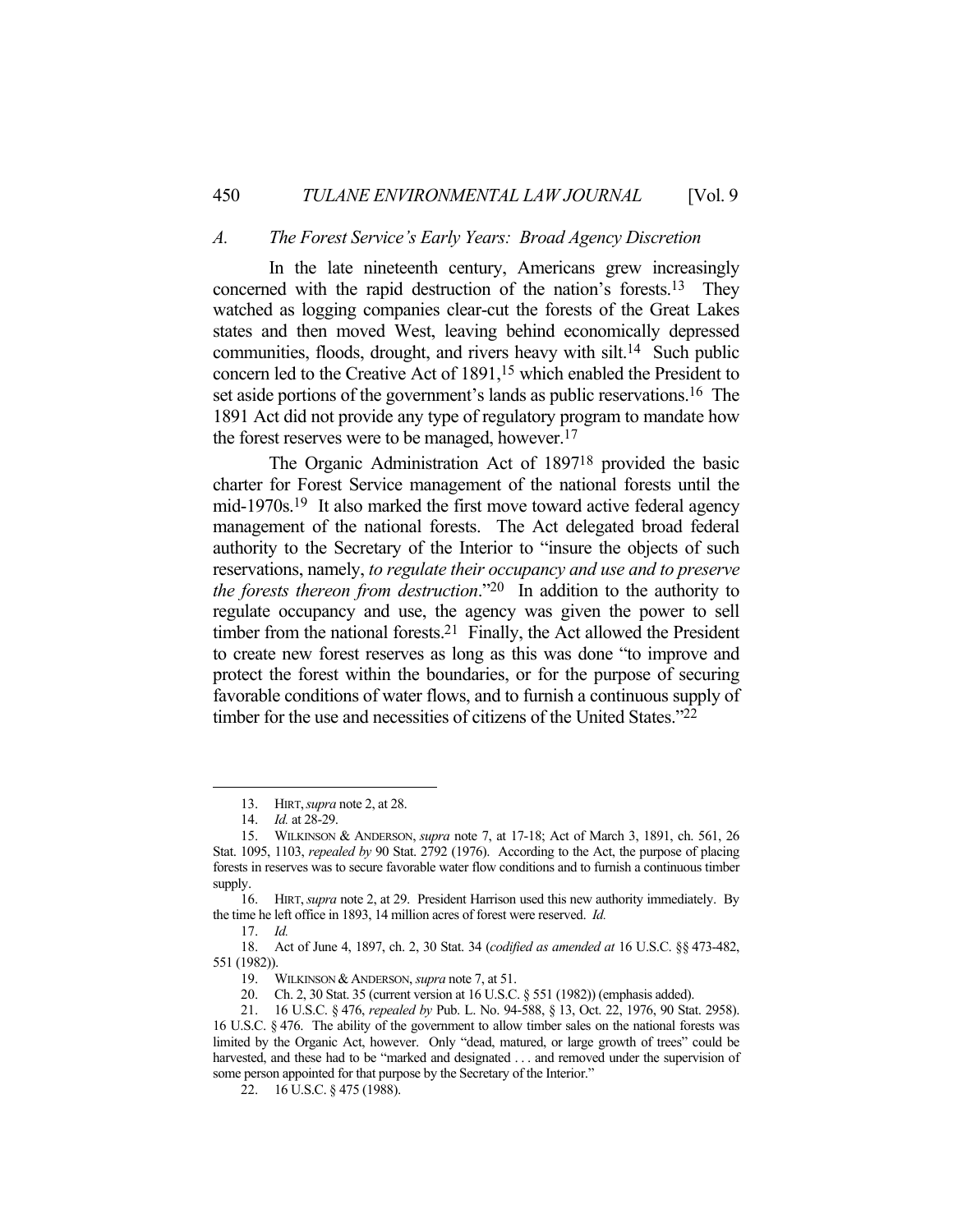In 1898, President Theodore Roosevelt began an aggressive forest management program.23 Roosevelt greatly expanded the number of acres in the forest reserve system during his presidency, and repeatedly sought the authority to establish wildlife sanctuaries in the national forests.24 Even in 1903, Roosevelt and others were becoming concerned about overcutting and potential timber shortages.25 In 1905, the forest reserves were transferred from the Department of Interior to the Department of Agriculture, whose Division of Forestry was led by Gifford Pinchot.<sup>26</sup> Under Pinchot, the Forest Service's authority expanded greatly, as did the volume of timber sales on national forest lands.27 In the 1911 case *United States v. Grimaud*, the Supreme Court held that the regulation of grazing on national forest lands fell within the broad authority delegated to the Forest Service in the Organic Act.28 Post-Grimaud decisions have consistently upheld the broad scope of the Forest Service's regulatory power under the Organic Act.29 The agency's discretion to make decisions pertaining to the national forests remained virtually unfettered until the 1960s.

# *B. World War II and National Forest Policy: The Forest Service Gets Out the Cut*

 From the time of Pinchot's departure to around 1940, management of the national forests was a relatively smooth and noncontroversial affair.30 This was due in large part to the small demand

 <sup>23.</sup> WILKINSON &ANDERSON, *supra* note 7, at 53.

 <sup>24.</sup> *Id.* at 53. Roosevelt increased the forest reserves from 46.4 million acres in 1901 to 194.5 million acres in 1909. *Id.* at 53 n.265 (citing P. GATES, THE HISTORY OF PUBLIC LAND LAW DEVELOPMENT (1968 & photo reprint 1979)).

 <sup>25.</sup> *Id.* at 21 n.75.

 <sup>26.</sup> *Id.* at 22.

 <sup>27.</sup> *Id.* at 54. During Pinchot's first two years, timber sales increased by nearly 1000 percent, from 113 million board feet to 1.044 billion board feet. *Id.* at 54 n.270 (citing FOREST SERVICE, U.S. DEP'T OF AGRICULTURE, 1908 ANNUAL REPORT OF THE FORESTER 409, 421 (1909)). Pinchot's agenda for the Forest Service was primarily the dedication of the national forests to productive timber harvesting, as evidenced by the Pinchot Letter and other writings. WILKINSON, *supra* note 3, at 128.

 <sup>28. 220</sup> U.S. 506 (1911).

 <sup>29.</sup> WILKINSON & ANDERSON, *supra* note 7, at 57. For example, the courts have subsequently upheld the Forest Service's authority under the Organic Act to regulate uses of the national forest through a permitting process in *United States v. Rizzinelli*, 182 F. 675, 677 (D. Idaho 1910), the authority to regulate hardrock mining in national forests in *United States v. Weiss*, 642 F.2d 296 (9th Cir. 1981), and the authority of the USFS to institute game management programs in *Jones v. Freeman*, 400 F.2d 383 (8th Cir. 1968).

 <sup>30.</sup> WILKINSON, *supra* note 3, at 131. The Forest Service also built up capital during this smooth period. *Id.* at 135.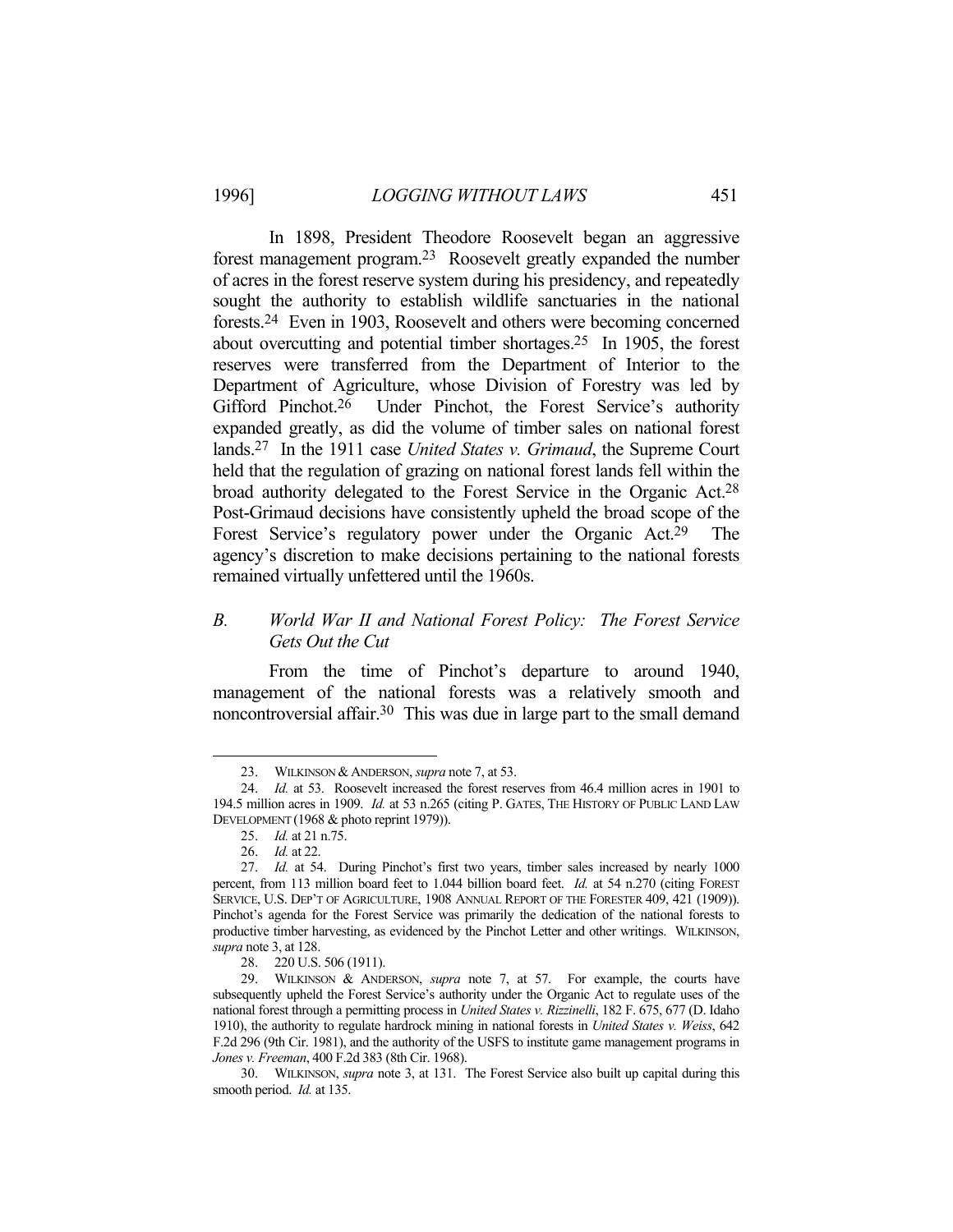for federal timber, since a large volume of highly profitable timber harvesting could be maintained on private lands.<sup>31</sup> Those cuts that were made on national forest land went relatively unnoticed, averaging around one billion board feet per year, or less than ten percent of an average modern cut of 11 billion board feet per year.<sup>32</sup> The Forest Service built a largely positive institutional image for itself as well, fighting fires in the West and welcoming increasing numbers of visitors to the forests and national parks.33

 World War II was in large part the catalyst for profound changes in national forest policy, and thus for the forest management controversies which rage today in towns throughout the West and in the halls of Congress. At the time, wood was the main material used for military supplies; it took three trees to equip one American soldier.<sup>34</sup> However, demand for this "critical war material" exceeded supply by six billion board feet in 1942.<sup>35</sup> In response to declining supplies of timber from private lands logged for decades at unsustainable rates, the government increased sales of timber from the national forests, in part through a program which gave local mills contracts with assured margins of profit.36 Timber sales on the national forests rose 238 percent between 1939 and 1945.37

 During the twenty years after World War II, Americans began vacationing more in the West, traveling long distances to see the dramatic scenery of Yellowstone, to ski in Sun Valley, or to hike in the Sierra Nevadas.38 Many vacationers were shocked to find extensive clearcuts adjacent to streams or trails.39 Forest Service policies were falling increasingly under close public scrutiny.

# *C. The Multiple-Use Sustained-Yield Act of 1960*

 The Multiple-Use Sustained-Yield Act of 196040 (MUSYA) for the first time expressly authorized the Forest Service to regulate the

 <sup>31.</sup> *Id.* at 131-32.

 <sup>32.</sup> *Id.* at 132.

 <sup>33.</sup> *Id.*

 <sup>34.</sup> *Id.* at 135.

 <sup>35.</sup> HIRT, *supra* note 2, at 45.

 <sup>36.</sup> *Id.* 37. *Id.*

 <sup>38.</sup> WILKINSON, *supra* note 3, at 137.

 <sup>39.</sup> *Id*.

 <sup>40. 16</sup> U.S.C. §§ 528-531 (1988).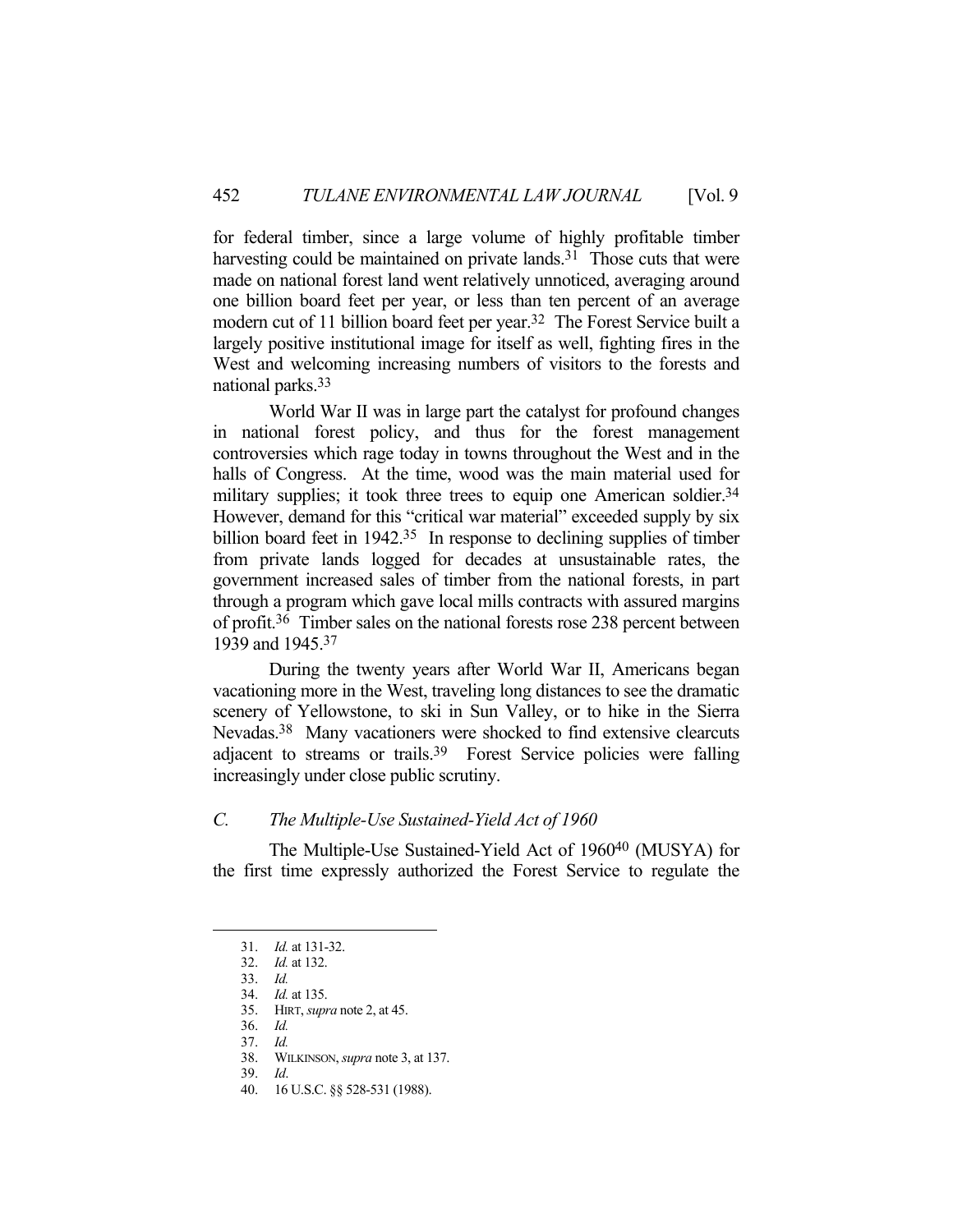national forests for recreational uses as well as timber production.41 The Act changed the legal mandate of the Forest Service, but did little to limit its broad discretion or to provide cognizable standards for judicial review of agency decisions.42

 MUSYA is considered to be primarily a policy statement of Forest Service land management values, and it lists the five uses for which the national forests are to be managed, *i.e.*, outdoor recreation, range, timber, watershed, and wildlife and fish.<sup>43</sup> MUSYA also requires the Secretary of Agriculture to develop and administer the renewable resources of the national forests for multiple use and sustained yields.<sup>44</sup> MUSYA seems to be a statutory confirmation of the Forest Service's broad discretion to regulate a variety of activities within the national forests.

 MUSYA requires that "[i]n the administration of the national forests due consideration shall be given to the relative values of the various resources in particular areas."45 The United States District Court of Alaska addressed what it means for the Forest Service to give "due consideration" to other values in *Sierra Club v. Hardin.*46 The court weakened MUSYA significantly by holding that due consideration means merely "some" consideration.<sup>47</sup> With this low barrier of consideration, the Forest Service would have to fail to consider alternate uses altogether to be in violation of MUSYA. The courts effectively removed the legal teeth from the Act with this and other decisions. As the Ninth Circuit wrote in *Perkins v. Bergland*, MUSYA "breathe[s] discretion at every pore."<sup>48</sup> Other judicial interpretations of MUSYA also show that the Act strengthened the agency's ability to withstand legal challenges to its authority to regulate the national forests.49

 <sup>41.</sup> WILKINSON &ANDERSON, *supra* note 7, at 62.

 <sup>42.</sup> Jack Tulholske & Beth Brennan, *The National Forest Management Act: Judicial Interpretation of a Substantive Environmental Statute*, 15 PUB.LAND L.REV. 53, 60 (1994).

 <sup>43.</sup> WILKINSON, *supra* note 3, at 137.

 <sup>44.</sup> WILKINSON & ANDERSON, *supra* note 7, at 60 n.310 (quoting National Forests— Multiple Use and Sustainable Yield: *Hearings on H.R. 10, 572 Before the Subcomm. on Forests of the House Comm. on Agriculture*, 86th Cong., 2nd Sess. 1-4 (1960)).

 <sup>45. 16</sup> U.S.C. § 529 (1988).

 <sup>46. 325</sup> F. Supp. 99, 123 n.48 (D. Alaska 1971), *rev'd on other grounds sub nom* Sierra Club v. Butz, 3 Envtl. L. Rep. (Envtl. L. Inst.) 20, 292 (9th Cir. Mar. 16, 1973).

 <sup>47.</sup> *Butz*, 3 Envtl. L. Rep. at 20, 292.

 <sup>48. 608</sup> F.2d 803, 806 (9th Cir. 1979) (quoting Strickland & Morton, 519 F.2d 467, 469 (9th Cir. 1975)).

 <sup>49.</sup> WILKINSON &ANDERSON, *supra* note 7, at 62. In *McMichael v. United States*, 355 F.2d 283, 285-86 (9th Cir. 1965), for example, the court upheld the power of the agency to prohibit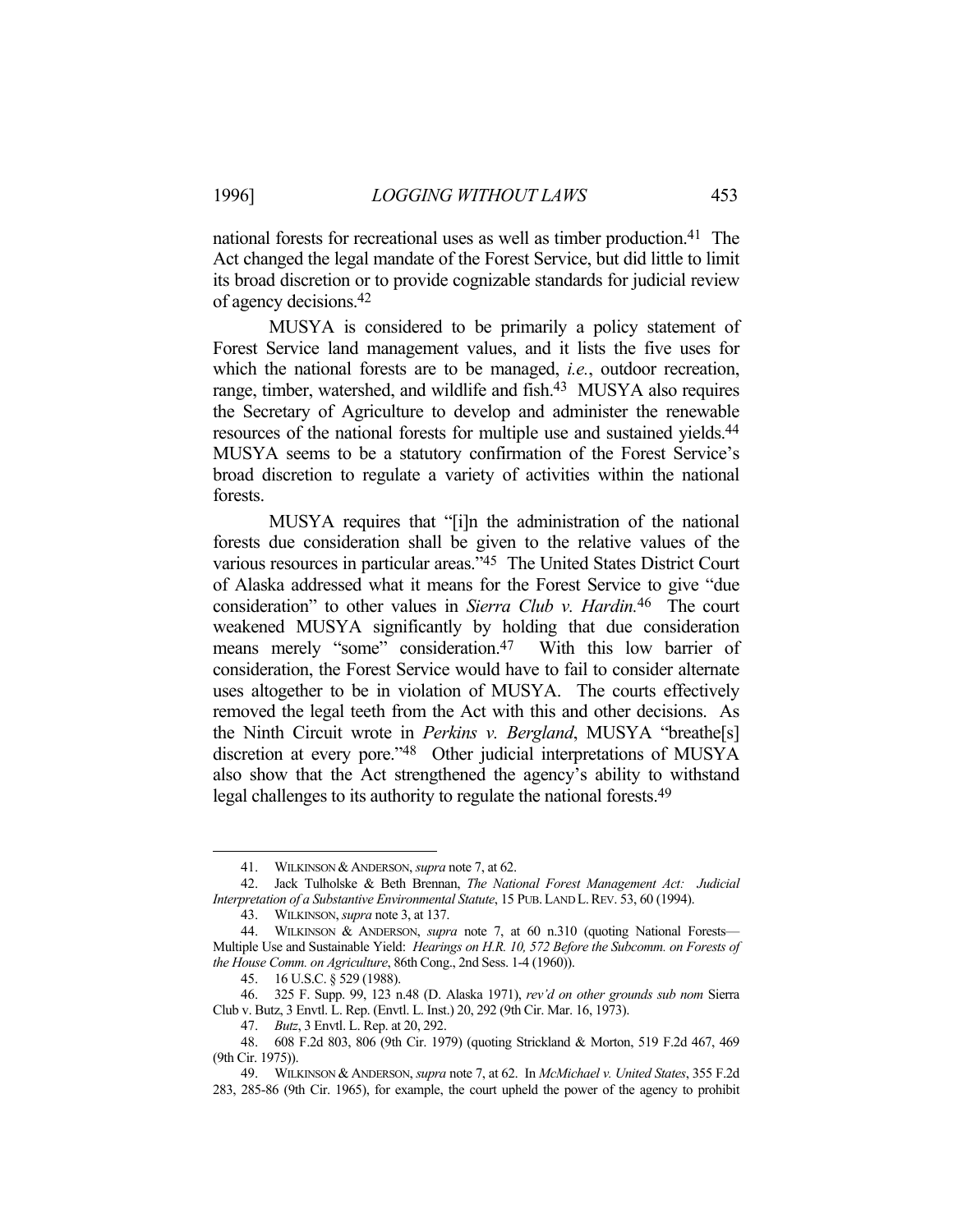# *D. The National Environmental Policy Act: Congress Begins to Limit Forest Service Discretion*

 In the 1960s and early 1970s, Congress placed further restrictions on broad Forest Service authority by enacting several key pieces of environmental legislation.<sup>50</sup> The Clean Water Act,<sup>51</sup> the Endangered Species Acts of 1969 and 1973,<sup>52</sup> and the Clean Air Act<sup>53</sup> are examples of landmark laws passed in this period which impact the way the Forest Service does business. The explosion of environmental laws was a response to a new national awareness of environmental values and issues, and the concomitant birth of the environmental movement as a political force.

 Another key piece of environmental legislation, the National Environmental Policy Act of 1969,<sup>54</sup> required the Forest Service and other federal agencies to study environmental effects before undertaking major federal actions.<sup>55</sup> In addition to creating forest plans under NFMA, the forest service must create forest plan environmental impact statements (EISS) under NEPA.56 Plaintiffs suing over forest plans usually challenge their accompanying EISS as well.57

 Charles F. Wilkinson and H. Michael Anderson suggest NEPA has had four major effects on Forest Service planning and policy.<sup>58</sup> First, agency and local public participation in forest planning increased significantly.<sup>59</sup> Second, roadless area planning became more scrutinized since an EIS was required for any incursion into a roadless area.<sup>60</sup> Third, NEPA was applied to regulate mining in the national forests.<sup>61</sup> Finally, NEPA was an incentive for the development of more complete Forest

57. *Id.*

motorized vehicles in certain parts of the national forests, concluding that MUSYA was an express congressional manifestation of the ability of the Forest Service to regulate for recreational purposes.

 <sup>50.</sup> WILKINSON &ANDERSON, *supra* note 7, at 63.

 <sup>51. 33</sup> U.S.C. §§ 1251-1387 (1988).

 <sup>52. 16</sup> U.S.C. §§ 1531-1543 (1988).

 <sup>53. 42</sup> U.S.C. §§ 7401-7642 (1988).

 <sup>54.</sup> Pub. L. No. 91-190, 83 Stat. 852 (1970) (codified as amended at 42 U.S.C. §§ 4321- 4370 (1988)).

 <sup>55. 42</sup> U.S.C. § 4332 (C).

 <sup>56.</sup> Tuholske & Brennan, *supra* note 39, at 100.

 <sup>58.</sup> WILKINSON &ANDERSON, *supra* note 7, at 33.

 <sup>59.</sup> *Id.*

 <sup>60.</sup> *Id.*

 <sup>61.</sup> *Id.*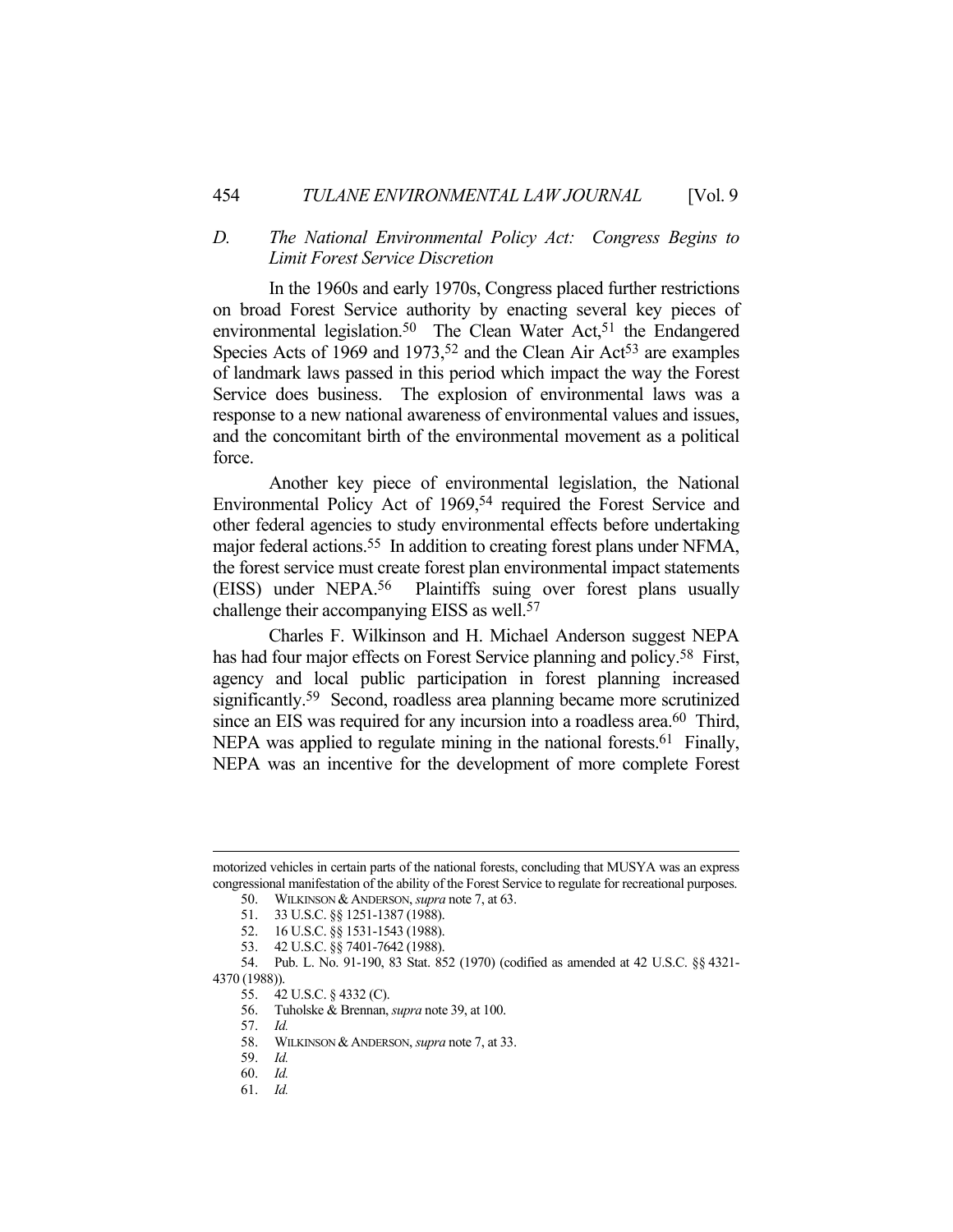Service resource inventories.62 The Forest Service developed local land use (unit) plans in order to meet NEPA's EIS requirements.63

# *E. The National Forest Management Act (NFMA): Congress Intervenes to Create Forest Planning Standards and Check Agency Discretion*

 After the Multiple-Use Sustained-Yield Act made the Forest Service's multiple use philosophy official in 1960, planning for the future use of the national forests began to expand.<sup>64</sup> The Forest Service developed formal Multiple-Use Planning Guides on both the district and regional levels.65 The regional guides provided designations, definitions and management guidelines for land zones.<sup>66</sup> The district guides divided the land into zones and discussed how resource uses in each zone could be coordinated.67 These plans marked the beginning of the agency's attempt to manage problems created by conflicting uses of the national forests.68

 Criticism of national forest policy grew in the late 1960s and early '70s. Controversies arose over the use of clearcutting as a method of timber harvesting and the landslides and water problems which resulted from it and other Forest Service management practices.<sup>69</sup> Extensive aesthetic and water damage resulting from clearcutting in the Bitterroot National Forest in Montana became the subject of an award winning series in the *Missoulian* newspaper.70 As a result of this controversy, a commission consisting of faculty and the Dean of the University of Montana School of Forestry concluded "[m]ultiple use management, in fact, does not exist as the governing principle on the

 <sup>62.</sup> WILKINSON &ANDERSON, *supra* note 7, at 33.

 <sup>63.</sup> *Id.*

 <sup>64.</sup> *Id.* at 31.

 <sup>65.</sup> George Cameron Coggins, *The Developing Law of Land Use Planning on the Federal Lands*, 61 U. COLO. L. REV. 307, 334 (1990) (citing Wilkinson & Anderson, *Land and Resource Planning in the National Forests,* 64 OR.L.REV. 1, 31-32 (1985)).

 <sup>66.</sup> WILKINSON &ANDERSON, *supra* note 7, at 31.

 <sup>67.</sup> *Id.* at 31-32.

 <sup>68.</sup> *Id.* at 32.

 <sup>69.</sup> WILKINSON, *supra* note 3, at 140. According to the court in *Texas Committee on Natural Resources v. Bergland*, 573 F.2d 201, 205 (5th Cir. 1978), the Forest Service began to implement clear cuts on the national forests around 1964.

 <sup>70.</sup> *Id.* The series, written by Dale Burke, cataloged the problems such unsustainable harvesting had created for many Montanans.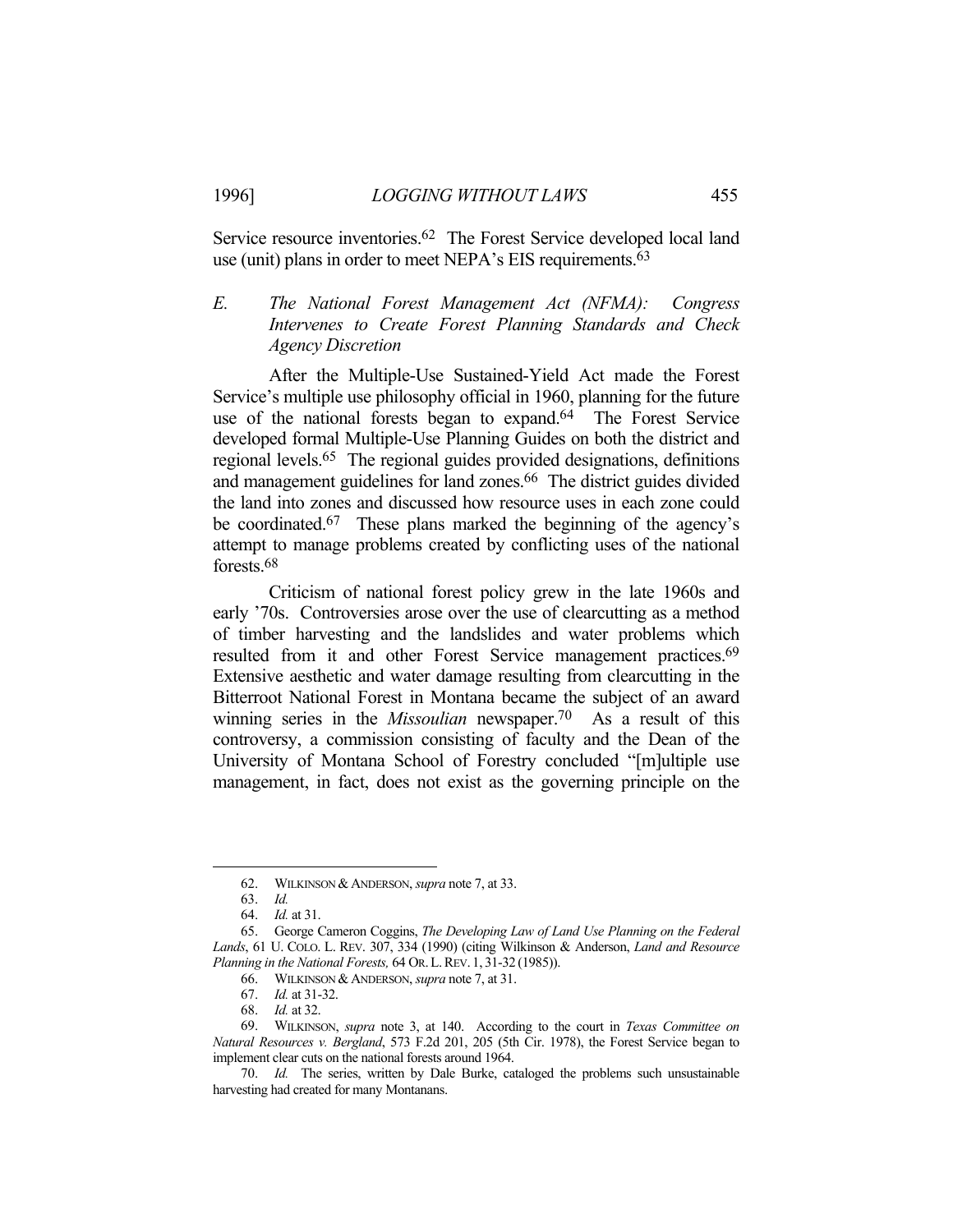Bitterroot National Forest."71 The Forest Service received similar criticism for its management practices throughout the country.72

 Not only was Congress placing more limits on Forest Service Agency discretion in the '60s and '70s with its passage of NEPA, NFMA, the ESA, and other environmental laws, the role of the judiciary in environmental policy was beginning to change as well. As the role of the judiciary in public law disputes began to change, the courts began to take a "hard look" at administrative agency actions.73 The influential decision of *West Virginia Division of the Isaac Walton League of America, Inc. v. Butz* is an example of this.<sup>74</sup> In holding for the plaintiffs, the court enjoined the clearcutting of hardwoods in West Virginia by actually enforcing the provisions of the often ignored 1897 Organic Act, which stated clearly that the Forest Service could only sell "dead, matured or large growth trees" that had been "marked or designated" before sale.<sup>75</sup> Since the same provision could stop clearcutting around the country, the timber industry lobbied Congress to change the language of the Organic Act.76

The National Forest Management Act,<sup>77</sup> or NFMA, was enacted as a compromise between industry and environmentalists, and is essentially a new Organic Act for the Forest Service.78 NFMA goes further than any law before or since in restricting Forest Service discretion and in mandating a forest planning system. Of critical importance, NFMA contains specific statutory provisions for the court to apply in evaluating agency performance.79 NFMA was a major breakthrough in forest policy; as Wilkinson & Anderson wrote, "the mystique is gone from federal timber law. The courts have been called in to measure agency performance against new statutory provisions of considerable specificity."80

 <sup>71.</sup> WILKINSON, *supra* note 3, at 141 (citing Bolle report). This commission was headed by the Dean of the Montana School of Forestry, the renowned Dr. Arnold Bolle. Its study of the Bitterroot National Forest, which came to be known as "The Bolle Report," was a clear criticism of Forest Service management practices.

 <sup>72.</sup> *Id.*

 <sup>73.</sup> *See, e.g.*, Citizens to Preserve Overton Park, Inc. v. Volpe, 401 U.S. 402 (1971), the leading Supreme Court opinion on "hard look" judicial review.

 <sup>74. 522</sup> F.2d 945 (4th Cir. 1975).

 <sup>75.</sup> *Id.* at 948-49.

 <sup>76.</sup> WILKINSON, *supra* note 3, at 143.

 <sup>77.</sup> Pub. L. No. 94-588, 90 Stat. 2949 (codified at 16 U.S.C. §§ 1600-1614 (1982) and scattered sections of 16 U.S.C.).

 <sup>78.</sup> WILKINSON, *supra* note 3, at 144.

 <sup>79.</sup> WILKINSON &ANDERSON,*supra* note 7, at 75.

 <sup>80.</sup> *Id.*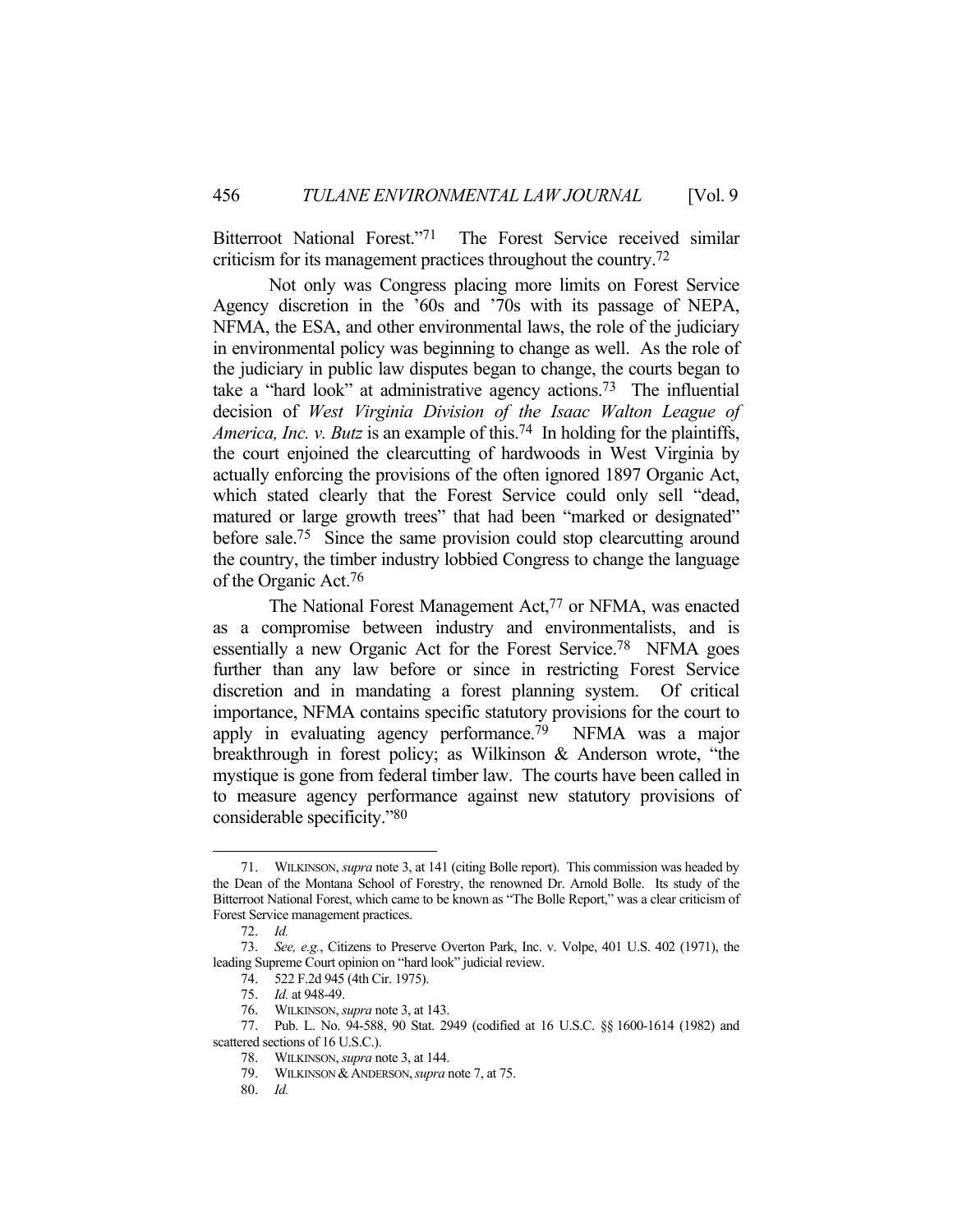NFMA mandates the development of forest land use plans, and establishes a system for doing  $\delta$ <sub>1</sub>. To create a forest unit plan, the Forest Service must first write regulations which follow NFMA's statutory requirements.82 Next, local forest planners consider public input and create plans in accordance with the regulations. These plans must follow the goals contained in the required Presidential Statement of Policy.<sup>83</sup> The plans are revised at specified intervals.<sup>84</sup> A Montana District Court decision has put some teeth into the binding nature of forest plan standards, which it held "operate as parameters *within which all future development must take place*."85

 NFMA requires the agency to follow many specific procedural requirements in creating forest plans. The Forest Service must maintain a continuing inventory of national forest lands and the renewable resources they contain,<sup>86</sup> coordinate with state, local and federal agencies, <sup>87</sup> solicit public participation through public hearings and other means,<sup>88</sup> ascertain that forest plans comply with the multiple use and sustained yield goals of previous legislation, and use an interdisciplinary approach to planning.89

 Unlike NEPA, NFMA also contains clear and detailed substantive requirements for forest plan contents.<sup>90</sup> Forest plans must comply with NEPA and MUSYA, for example.<sup>91</sup> But it is NFMA's timber harvest standards which embody the Act's most important and protective provisions. In total, NFMA's timber harvest provisions greatly reduce the area from which the Forest Service may legally authorize timber sales.

 NFMA regulates where timber may be cut by forbidding harvests on "marginal" lands,92 lands where logging would destroy biological

 <sup>81.</sup> Coggins, *supra* note 62, at 336. Three tiered forest planning documents, each the result of a "mega" planning process, are required by NFMA: an assessment every ten years discussing the renewable resources in the national forests, a Program every five years containing proposed planning goals over a 45 year period, and an Annual Report examining the activities which have taken place in the forests in light of the Program objectives. *Id.*

 <sup>82.</sup> *Id.* at 337.

 <sup>83.</sup> *Id.*

 <sup>84.</sup> *Id.*

 <sup>85.</sup> Swan View Coalition, Inc. v. Turner, 824 F. Supp. 923, 935 (D. Mont. 1992) (emphasis added).

 <sup>86. 16</sup> U.S.C. § 1603 (1988).

 <sup>87. 16</sup> U.S.C. § 1604(a) (1988).

 <sup>88. 16</sup> U.S.C. § 1604(d) (1988).

 <sup>89. 16</sup> U.S.C. § 1604(b) (1988).

 <sup>90. 16</sup> U.S.C. §§ 1604(g)(1), (e) (1988).

 <sup>91.</sup> Coggins, *supra* note 62, at 340.

<sup>92. 16</sup> U.S.C. § 1604(k) (1988). Marginal lands are defined in § 1604(e) as lands where resource protection or reforestation cannot be insured.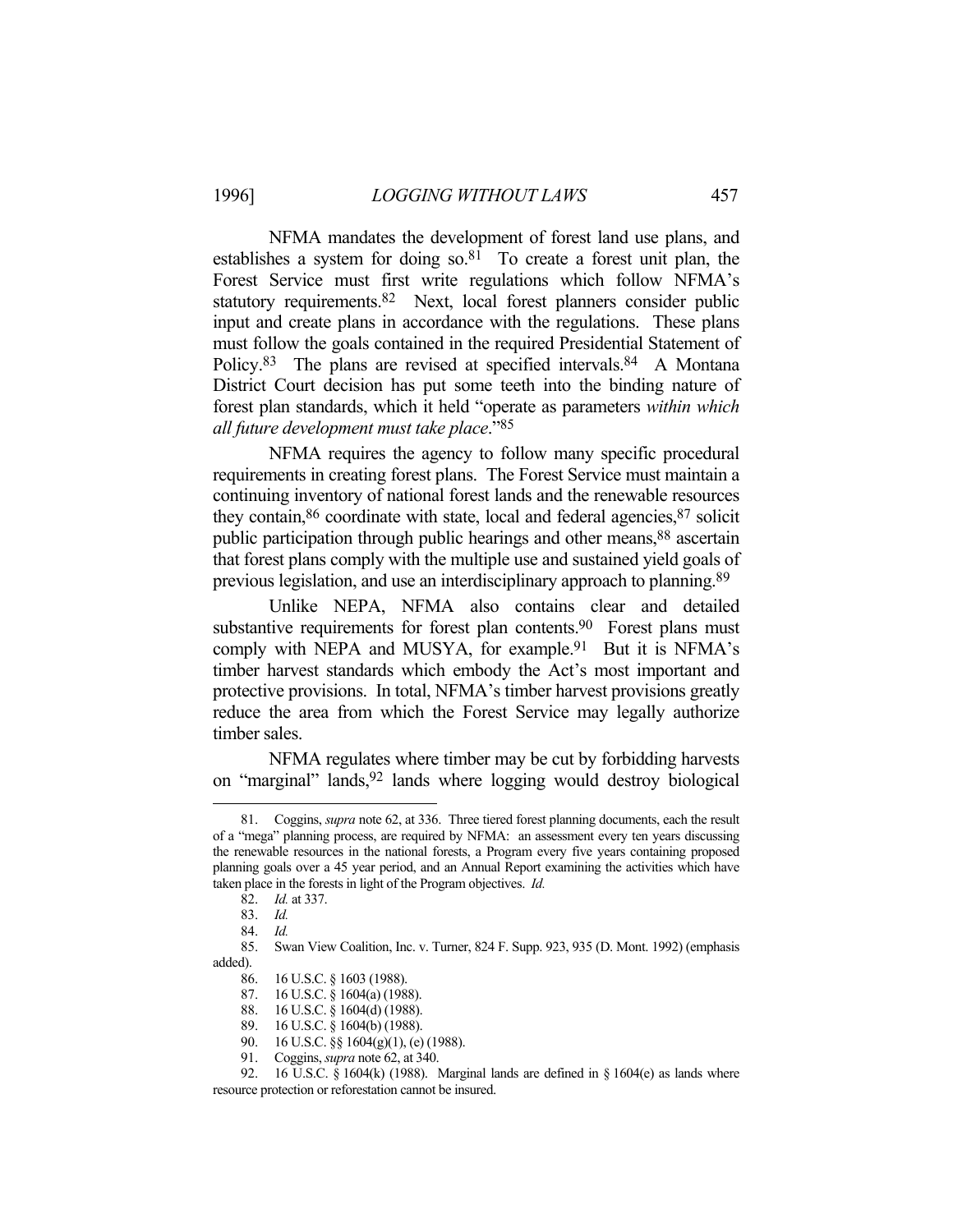diversity,  $93$  lands where watersheds cannot be protected,  $94$  and arguably on lands which cost more to log than the agency will earn.95 The volume of timber which may be harvested cannot exceed the amount which can be removed "annually in perpetuity on a sustained-yield basis."96 The method of harvest is regulated by NFMA as well. Clearcuts are not outlawed, but their size is restricted,  $97$  and they must be "the optimum method . . . to meet the objectives and requirements of the relevant land management plan."98

 NFMA's provisions did not take effect immediately. The Act was implemented through its individual forest plans, which the Forest Service was directed to "attempt to complete" by 1985; doing so proved impossible.99 NFMA's management scheme clearly checks agency discretion, creating many substantive and procedural requirements for the Forest Service and consequently more law for the courts to apply in their heightened agency review. The Act protects biological diversity and requires coherent management of the forests for multiple uses. NFMA embodies a protective and far-sighted national forest policy. However, Congress failed to lower the unsustainable allowable timber sale volume limits through the 70s and 80s, thus limiting NFMA's effectiveness.<sup>100</sup>

<sup>93. 16</sup> U.S.C. § 1604(g)(3)(B) (1988).

 <sup>94. 16</sup> U.S.C. § 1604(g)(3)(E)(iii) (1988).

 <sup>95.</sup> Coggins, *supra* note 62, at 341 (quoting Wilkinson & Anderson, *Land and Resource Planning in the National Forests,* 64 OR.L.REV. 1, 162-70 (1985)).

 <sup>96. 16</sup> U.S.C. § 1611(a) (1988). The harvest may exceed this level under the section when necessary to meet multiple use goals embodied in the forest plan. *Id.*

 <sup>97. 16</sup> U.S.C. § 1604(g)(3)(F)(iv) (1988).

 <sup>98. 16</sup> U.S.C. § 1604(g)(3)(F)(i) (1988).

 <sup>99.</sup> Coggins, *supra* note 62, at 333. The Forest Service finally produced the forest plans mandated by the 1976 NFMA provisions in 1987-88. *Id.*

 <sup>100.</sup> WILKINSON, *supra* note 3, at 146. Annual national timber sale volume is set under the Resources Planning Act of 1974 (RPA) 16 U.S.C. §§ 1601-1606, a national planning law passed to enhance the USFS' ability to get long-term appropriations. Under the RPA, the President prepares an annual, nonbinding statement of policy to guide his annual Forest Service budget requests. The statement goes into effect unless Congress modifies or amends it or adopts a resolution disapproving it. WILKINSON & ANDERSON, *supra* note 7, at 38-39. The national average allowable sale quantity has remained around 11 billion board feet from the 1960s through the early '90s. Wilkinson advocates halving the annual cut, arguing that the national forests can comfortably sustain annual harvests of 5-6 billion board feet. This would eliminate the need for "below-cost" sales which are a net loss to the government, and would also eliminate the necessity of logging near streams, spotted owl nests, on steep slopes, and in other sensitive areas. WILKINSON, *supra* note 3, at 173.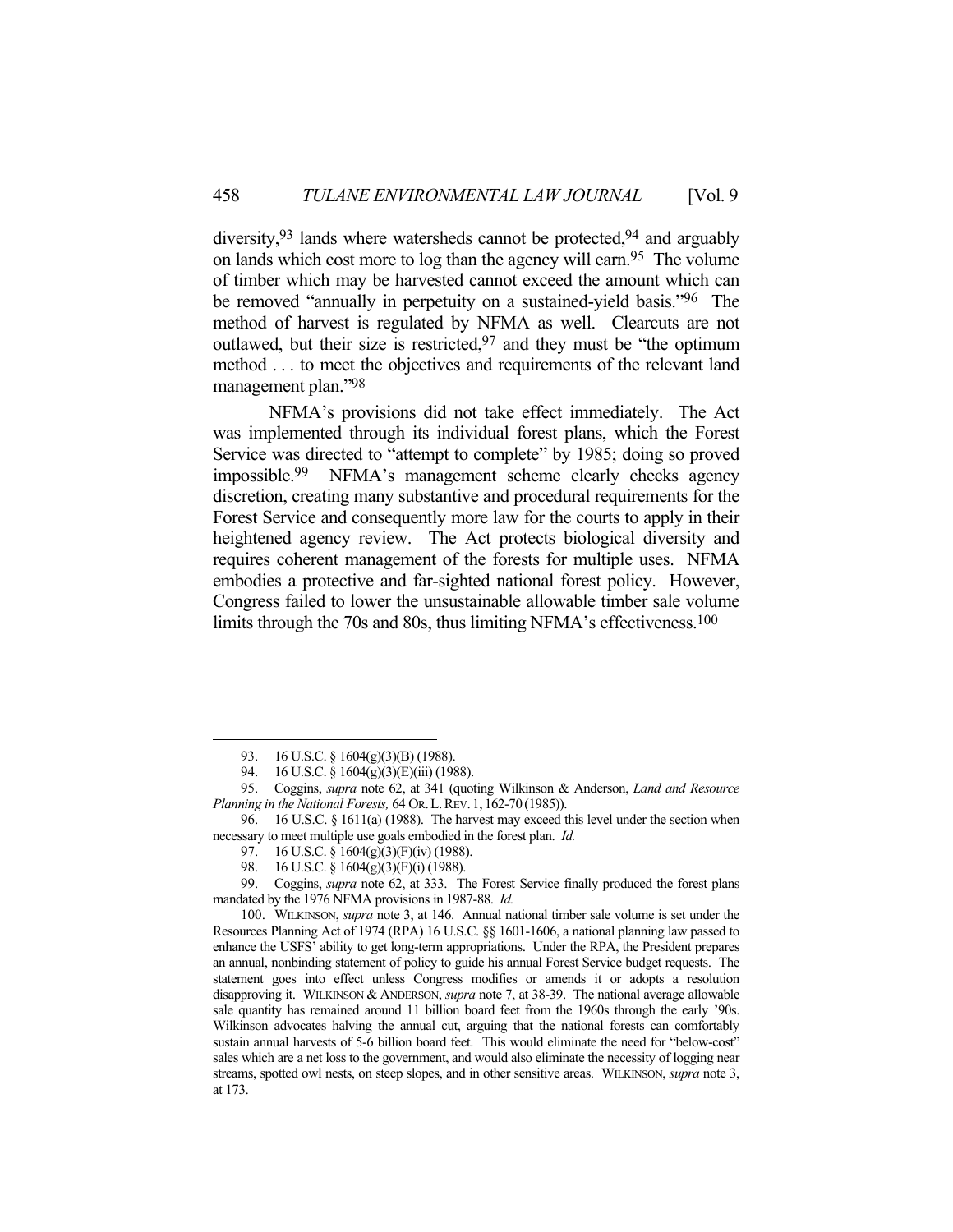#### *F. The Endangered Species Act*

The Endangered Species Act of 1973 (ESA)<sup>101</sup> has most recently added another layer of environmental review and protection to national forest management. Under the ESA, celebrated legal battles have arisen over clearcutting of old-growth forests in the Pacific Northwest which jeopardizes the Northern Spotted Owl,102 and over logging of southern pine, which jeopardizes the Red-cockaded woodpecker.103

 From one perspective, recourse to the ESA can be viewed as evidence of the failure of the Forest Service to make its decisions in a more balanced and protective fashion. As the Endangered Species Committee argued in its review of forty-four BLM timber sales proposed for exception from the ESA, alternatives readily exist which both supply timber and protect the owl.<sup>104</sup> On the other hand, it was the reality of environmental laws finally having an effect on limiting the volume of timber sales that created the strong reaction to the ESA we are witnessing today, and more specifically, led to the passage of the salvage rider.

# *G. Judicial Review of Forest Service Management Decisions before the Salvage Rider*

 Throughout the 1980s and '90s, the timber industry has claimed that the laws discussed above make it too easy for environmentalists to stop timber sales by simply going to court and filing an appeal.<sup>105</sup> Most environmental groups and others who challenge timber sales allege that the Forest Service has violated one of the statutes discussed above—the Multiple-Use Sustained-Yield Act (MUSYA), the National Forest Management Act (NFMA), the National Environmental Policy Act (NEPA) or the Endangered Species Act (ESA). While there have been

 <sup>101.</sup> Endangered Species Act of 1973, Pub. L. No. 93-205, 87 Stat. 884 (codified as amended at 16 U.S.C. §§ 1531-44 (1988 & Supp. III 1991)). For an analysis of the actual operation and effect of the ESA's provisions, see Oliver A. Houck, *The Endangered Species Act and Its Implementation by the U.S. Departments of Interior and Commerce*, 64 U. COLO. L. REV. 277 (1993).

 <sup>102.</sup> For an in-depth discussion of the Pacific Northwest owl wars, see STEVEN LEWIS YAFFEE,THE WISDOM OF THE SPOTTED OWL: POLICY LESSONS FOR A NEW CENTURY (1994); Andrea L. Hungerford, *Changing the Management of Public Land Forests: The Role of the Spotted Owl Injunctions*, 24 ENVTL L. 1395 (1994).

 <sup>103.</sup> For a discussion of the ESA litigation surrounding the Red-cockaded woodpecker, see Oliver A. Houck & Christopher Gobert, *Fifth Circuit Symposium on Environmental Law*, 37 LOY. L.REV. 705 (1991).

 <sup>104.</sup> Endangered Species Committee, Notice of Decision, 51 Fed. Reg. 23,405, 23,406 (1992).

 <sup>105.</sup> *Hearings on Timber Salvage Before the House Salvage Timber and Forest Health Task Force*, 104th Cong. (Dec. 19, 1995) (Statement of Rep. Elizabeth Furse, D. Or.).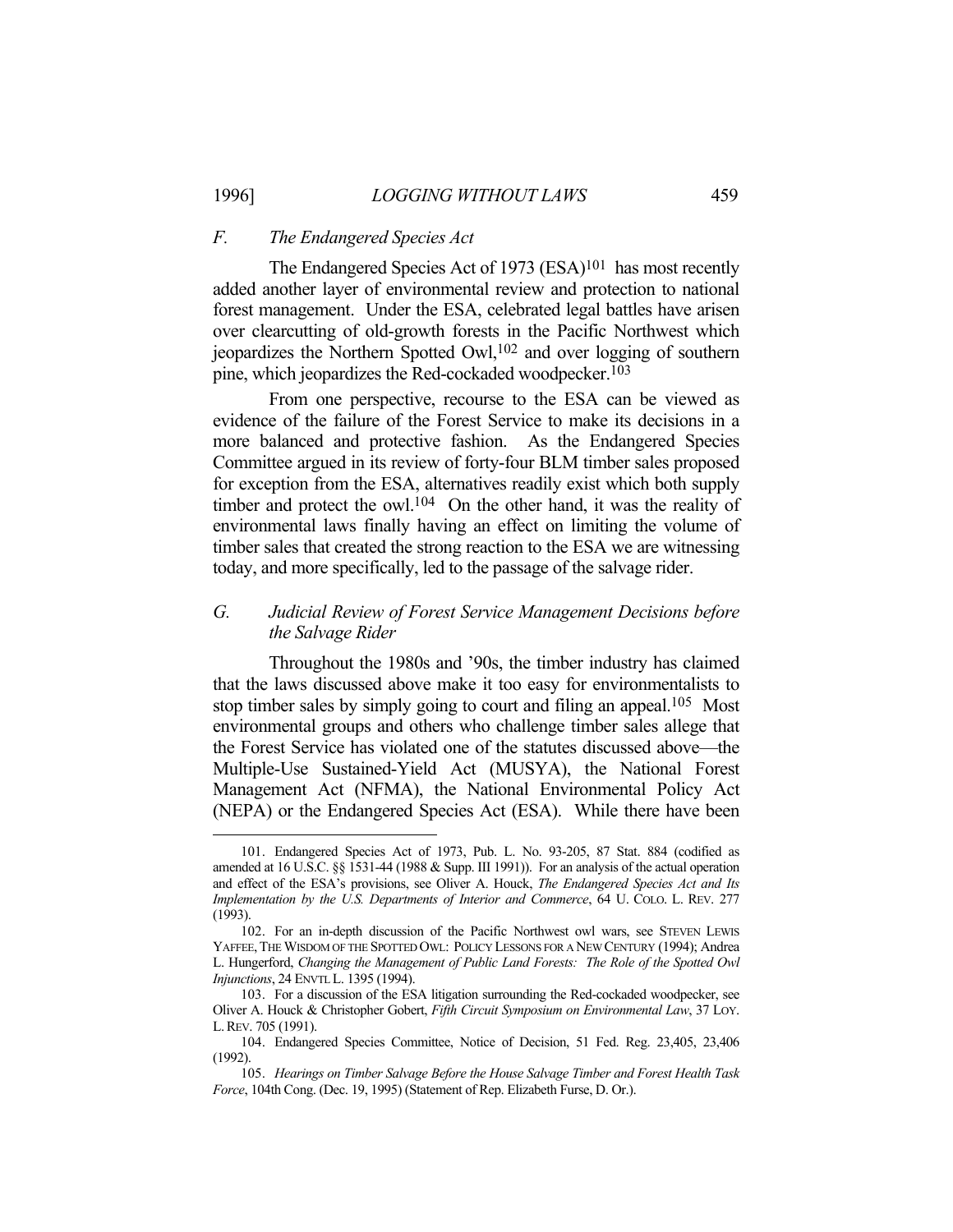many citizen group appeals of agency decisions in the '80s and '90s, the narrow scope of judicial review of Forest Service actions and lack of citizen suit provisions in either NFMA or NEPA make it clear that environmental plaintiffs generally face an uphill battle in the courts. As of June 20, 1995, the harvesting of only *three percent* of the timber volume offered by the Forest Service has been delayed by lawsuits.106

 Although the judiciary's ability to review agency discretion has increased since 1960, the courts are still very deferential. In examining Forest Service action, courts will determine whether the agency took a "hard look" at relevant factors and made a decision that was not "arbitrary, capricious, an abuse of discretion, or otherwise not in accordance with law."107 Agency actions are given a "presumption of regularity."108 It is very difficult to prove a decision is arbitrary and capricious. Further, after *Chevron v. Natural Resources Defense Council,* the courts must defer to the forest service's reasonable construction of an ambiguous statute; where the statutory language is clear on its face, the court is the final arbiter and must strike down inconsistent agency interpretations.109 In short, judicial review of Forest Service timber harvesting decisions is limited due to the deference accorded the agency.

# III. PRELUDE TO THE SALVAGE RIDER

#### *A. Conflicts over Forest Policy in the '80s and '90s*

 NFMA and the other laws impacting logging on the national forests made clear steps towards establishing comprehensive, protective management schemes for the Forest Service to implement, as well as providing standards which are judicially enforceable through citizen suits. However, there remained a significant barrier to the resolution of heated controversies over national forest policy throughout the 1980s and early 1990s. Even when the Forest Service followed NFMA and the other laws, it could not come close to meeting the average timber sales which

 <sup>106.</sup> *Id.*

 <sup>107.</sup> Administrative Procedure Act, 5 U.S.C. § 706(2)(A) (1988); *see also* Citizens to Preserve Overton Park, Inc. v. Volpe, 401 U.S. 402, 414 (1971).

 <sup>108.</sup> *Citizens to Preserve Overton Park*, 401 U.S. at 415.

 <sup>109. 467</sup> U.S. 837, 842-843 n.9 (1984). *See, e.g.*, Sierra Club v. Espy, 822 F. Supp. 356, 364 (E.D. Tex. 1993), in which the court held that the NFMA provision allowing clearcutting only when consistent with the protection of other resources "could not [have been] more clearly expressed." The agency had authorized the nine timber sales at issue to be 90% clearcut.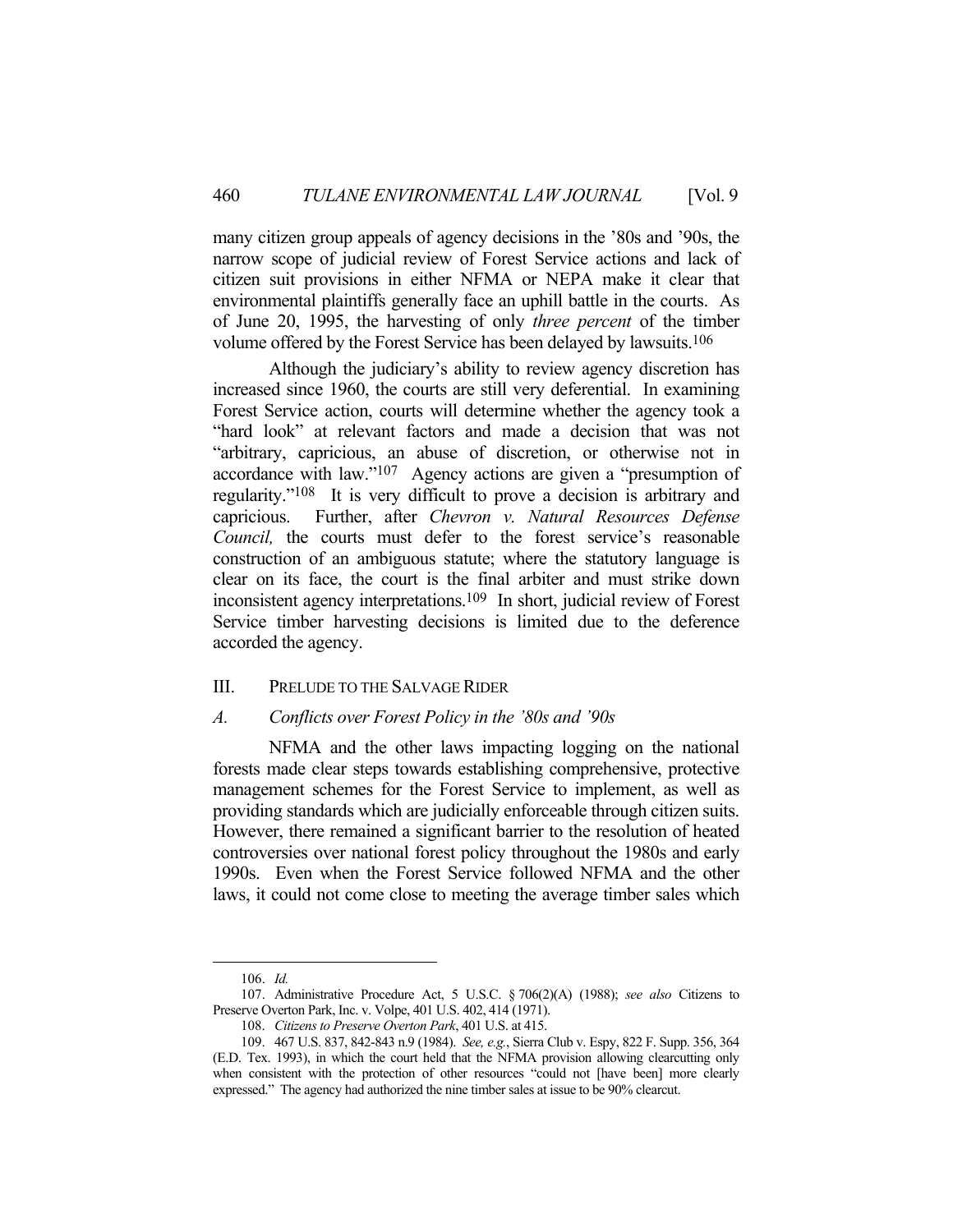Congress set during the '80s and early '90s.110 Thus, the Forest Service has been faced with two irreconcilable mandates: get out the cut at a consistently high level, *and* comply with environmental laws. The policy response to this dilemma could have taken three forms: reduction of the annual allowable harvest volume, revocation of the laws, or compromise.

 President Clinton's Northwest Forest Plan, known as "Option 9," was an attempt to create such a compromise in the most heavily forested region of the country, reducing the overall cut in the region and protecting certain critical areas while releasing timber sales to industry.111 Dissatisfied with the reduced annual timber harvests under the President's forest plan, the timber industry has lobbied Congress for their preferred solution—the revocation of environmental laws. Since 1984, there have been twelve attempts to persuade Congress to exempt timber sales from environmental laws.<sup>112</sup> The 104th Congress, under the direction of House Speaker Newt Gingrich, finally did so when it passed the Salvage Rider.

#### *B. Is There a Health Crisis in the National Forests?*

 Industry lobbyists and elected representatives have pushed the suspension of NFMA, NEPA, the ESA and other laws to Congress as necessary to solve the 'forest health crisis' in the Western national forests.113 They have contended that public participation in the review and appeal of forest service decisions must be curtailed in order to "save"

 <sup>110.</sup> Michael Goodman, *Forest Service Appeals Reform, Searching for Meaningful Review,*  3 N.Y.U. ENVTL.L.J. 137-38 (1994).

 <sup>111.</sup> YAFFEE, *supra* note 99, at 149. Shortly after taking office in 1993, President Clinton convened the Northwest Forest Conference in Portland, Oregon to craft a compromise solution to the controversy raging over logging in the national forests which were home to the spotted owl. As a result of the conference, three interagency working groups were created. The Forest Ecosystem Management Assessment Team (FEMAT) was charged with the task of identifying and studying a range of options for the management of national forest lands in the range of the spotted owl. In doing so, FEMAT was directed by the Clinton administration to "take an ecosystem approach to forest management and . . . address maintenance and restoration of biological diversity" and "maintenance of sustainable levels of renewable natural resources." The final FEMAT report addressed ten options. "Option 9" was most likely created at the end of the process to respond to timber industry pressures. It was chosen by the President, who saw it as a compromise option. It created buffer zones around sensitive riparian areas and created adaptive management areas while yielding more board feet of timber—an average of 1.2 billion board feet per year—than many of the other options. However, both the timber industry and environmental groups were immediately up in arms over the proposal. Timber interests warned that the plan would drastically cut logging jobs in the region, while environmentalists took issue with the opening of certain sensitive areas to salvage logging, as well as limits on their right to judicial review. *Id.* at 141-50.

 <sup>112. 141</sup> Cong. Rec. S4868-01 (daily ed. March 30, 1995) (testimony of Senator Leahy). 113. *Id.*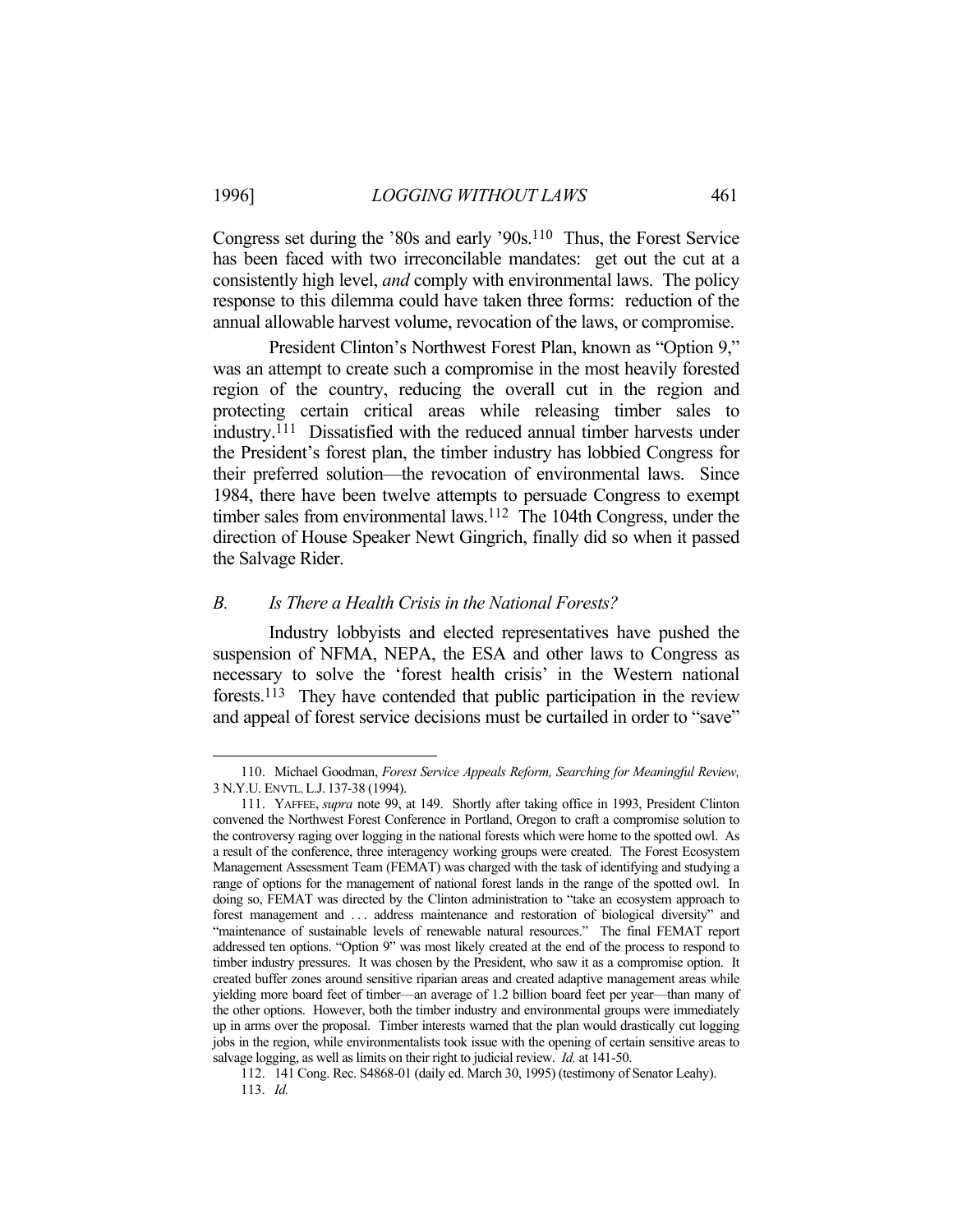the forests by expediting salvage logging. Several western Senators have argued that the large forest fires of the summer of 1994 left behind billions of board feet of dead timber, which would lose its monetary value without rapid harvest, as well as increasing the danger of future forest fires.114 Senator Larry Craig (R.-ID.) and others are of the opinion that "[t]he only way we can deal with this serious problem is to develop and implement equally serious management strategies."115 Some scientists have agreed with them, such as Professor Jay O'Laughlin of the University of Idaho.<sup>116</sup> O'Laughlin thinks mortality from root disease is too high in Idaho's forests, and that "management action" needs to be taken.117

 Others have strongly denied that there is a health crisis in the forests, maintaining that the timber industry has fabricated the crisis as a pretext for relaxing the laws. John Osborn, a conservationist and physician from Spokane, Washington, labels the industry's position "[m]anagement by slogan . . . the latest marketing tool used to cut more trees."118 Dr. Art Partridge, Professor of Forest Disease and Insect Problems at the University of Idaho (and a colleague of O'Laughlin's), has done extensive forest health studies over the past thirty years and insists that there is no health crisis.<sup>119</sup> One such 1993 study concluded that less than one percent of the standing trees at over 60 sites in the inland West were diseased or insect-infested.120 In fact, Partridge finds

 <sup>114.</sup> Senator Slade Gorton (R-WA.) and Senator Larry Craig (R.-ID*.*) among others testified as to the "forest health crisis" in the West in supporting the salvage rider. Craig testified:

<sup>. . .</sup> the forests of the inland West are sick. They are the product of 8 years of drought and decades of mismanagement that have resulted in one of the largest fuel buildups, acre by acre, ever in the history of the U.S. Forest Service .... Last year's fires burned 4 billion board feet of timber . . . [t]he forest fires we are witnessing are not normal and they are not beneficial to the environment .... As the process stands now, activists of every stripe find it easy to be obstructionists using appeals, threats, intimidations and false accusations in the media to slow down or stop the agencies' salvage efforts. It is past time for Congress to step in and clear a procedural path which the agencies can use to make responsible salvage decisions and carry them out.

<sup>141</sup> Cong. Rec. S4868-01 (daily ed. March 30, 1995) (statements of Sens. Gorton and Craig). 115. *Id.*

 <sup>116.</sup> Lisa Jones, *Two Views of Forest Health at the University of Idaho: Are the Forests Sick or Well?,* HIGH COUNTRY NEWS, Nov. 13, 1995.

 <sup>117.</sup> *Id.*

 <sup>118.</sup> *The Federal Lands Forest Health Protection and Restoration Act: Hearings on S. 391 Before the Forest and Public Lands Management Subcomm. of the Senate Energy and Natural Resources Comm.*, 104th Cong. (March 1, 1995) (statement of Dr. John Osborn).

 <sup>119.</sup> Jones, *supra* note 113.

 <sup>120.</sup> *Id.* Partridge argued: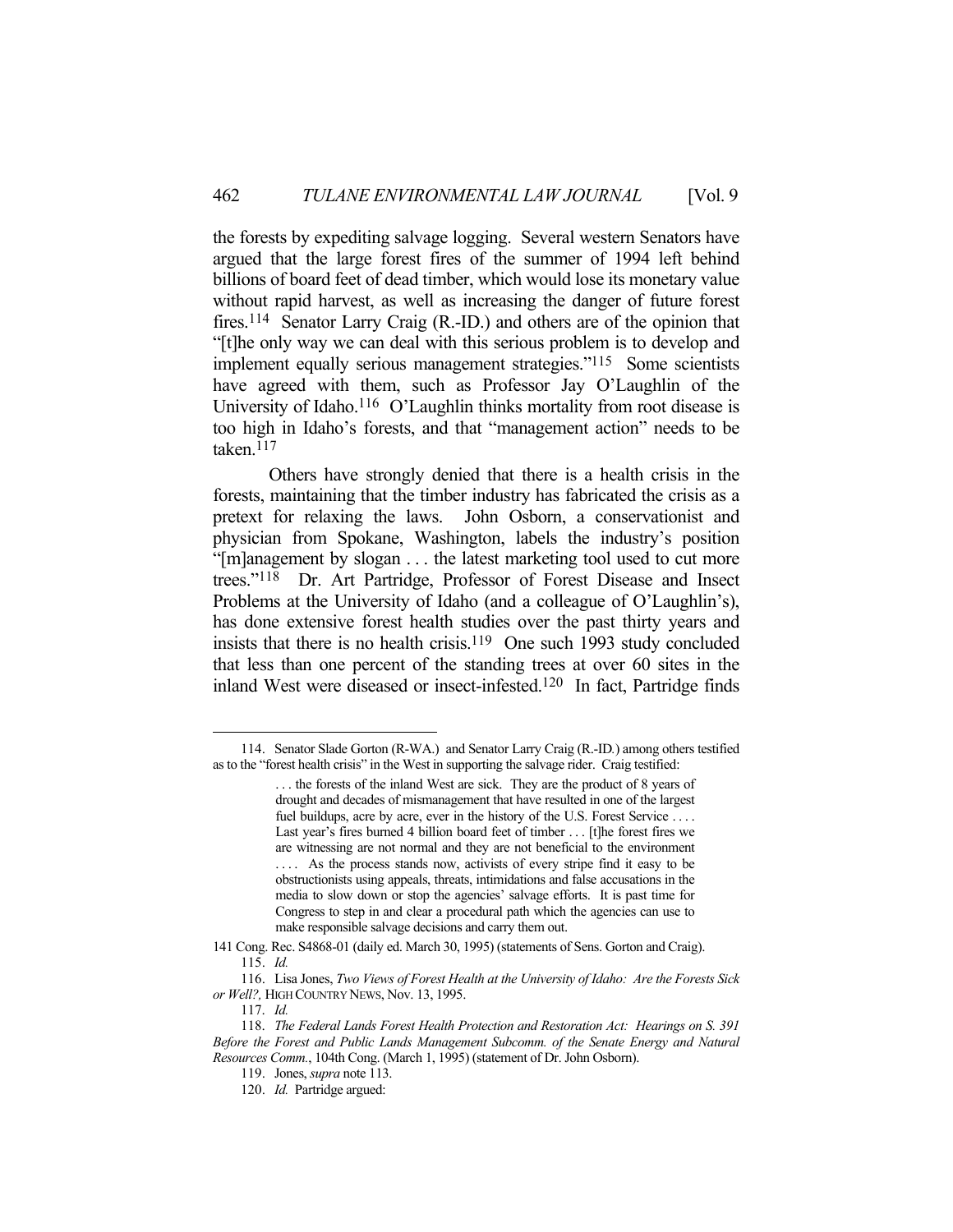these forests to be healthier than they have been any time in the past three decades.121 Further, disease, insects and fire are part of a necessary cycle in the forest, which returns weak trees to the soil as nutrients.122 Partridge presented his findings to Congress as it debated salvage bills last winter.123

# IV. THE "EMERGENCY SALVAGE TIMBER PROGRAM": THE RIDER SUSPENDS ENVIRONMENTAL LAWS AND JUDICIAL REVIEW

# *A. Legislative History*

 On July 27, 1995, Congress passed the "Emergency Salvage Timber Sale Program" by attaching it to the unrelated 1995 Rescissions Act.124 There were no congressional hearings on the Rider since it was attached to spending measures necessary to keep the federal government operating.125 The Republican Congress had used this means of passing legislation with significant environmental effects earlier in the year as well, when it suspended enforcement of the Endangered Species Act by amending a military spending measure.126

 President Clinton initially vetoed the Rescissions Bill on June 7, stating that "suspending all the environmental laws of the country for three years is not the appropriate way" to log the national forests.127 Mere weeks later, Clinton signed the rider nearly intact despite widespread and sharp opposition to it by citizens and newspaper editorial boards,128 and despite his campaign promise to manage the national

> When I first started working here, I saw massive root disease. Why didn't they declare an emergency then? Thirty years ago they paid no attention. Now all of a sudden because they want to cut timber, they've got a real problem. It's a hoax .... This whole salvage thing is nothing but a hoax to get more timber out.

1

 124. Emergency Salvage Timber Sale Program, Pub. L. No. 104-19, § 2001, 109 Stat. 240 (1995). The Rescissions Bill passed the House by a vote of 275 to 150. Richard D. Siegal, *Deadwood Environmental Politics*, WASHINGTON TIMES, Aug. 31, 1995, at A17.

 125. Steve Yozwiak, *Pro-Logging Plan Hidden in Measure; Environmentalists Fear Hike in Cutting*, ARIZONA REPUBLIC, July 22, 1995, at A7.

126. *Id.*

127. Carl Pope, *Lawless Logging,* SIERRA, Nov. 1995, p. 18.

 128. Editorial boards across the country, including those near affected national forests, spoke out against the Salvage Program after Clinton vetoed it the first time. "Although Clinton did not make much of the environmental issue, a provision sought by logging interests to allow indiscriminate timber cutting on federal lands would have been sufficient reason to say no." N.Y.

*Id.*

 <sup>121.</sup> *Partridge Exposes Salvage Hoax*, SAVE AMERICA'S FORESTS, Winter 1995-96, at 1, 22.

 <sup>122.</sup> *Id.*

 <sup>123.</sup> *Id.*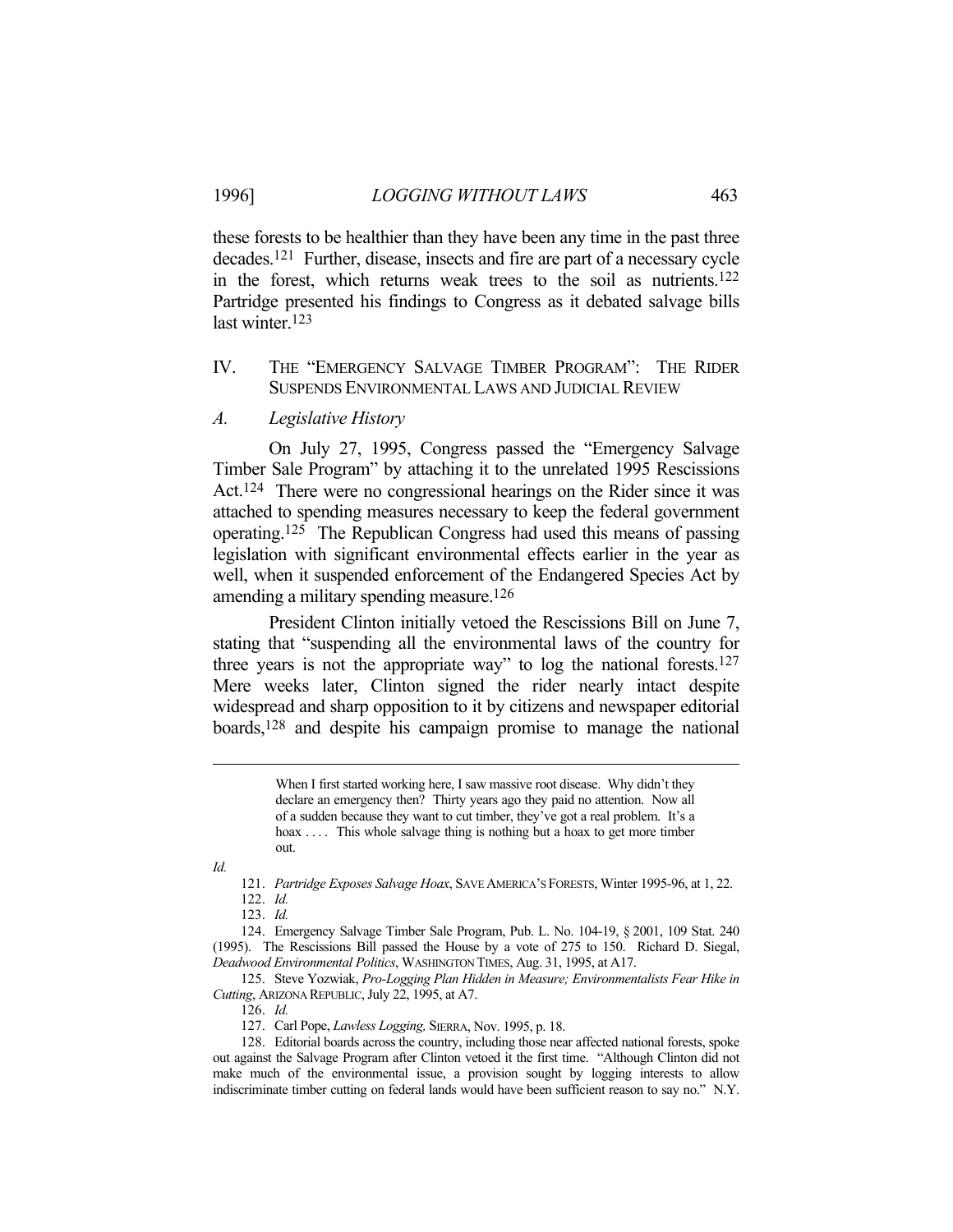forests in accordance with science and federal law.129 Barry Rosenberg, a forest activist and former logger from Northern Idaho, summarized the feelings of many in his testimony before a Senate subcommittee,

> [t]here are bills now before Congress that would remove the appeals process in order to expedite the cutting of trees. Those who have severely damaged this nation's public and private forest lands, the Forest Service and the timber industry, are now being placed above the law so they can continue to use the chain saw to "restore" the forests they have destroyed . . . . All of the current forestry bills rattling around Congress would eviscerate those rights of meaningful public participation that lie at the core of American democracy.130

 The majority of Congressmen however were convinced by the industry's argument that a health crisis exists in the forests. Congress's stated intent in passing the rider was to expedite the alleged backlog of dead and dying trees before they lost economic value or fueled future forest fires.131 The Conference Report states "[t]he managers note that the emergency forest health situation from fire, insect infestation and disease has approached epidemic levels. As a result, the backlog of dead and dying trees in the National Forests and other public lands is substantial."<sup>132</sup>

TIMES, June 9, 1995, at A28. "The (logging) provision was an overly broad response to the serious forest-health problem on federal lands." THE OREGONIAN, June 9, 1995. "President Clinton has done the right thing in vetoing a bill that made the wrong cuts in the budget and left too much leeway for cheating in salvage timber sales in the Northwest." SEATTLE POST-INTELLIGENCER, June 12, 1995. A wide variety of citizens and citizen groups also decried the rider's lawless logging. The Pacific Coast Federation of Fishermen's Associations, the largest association of commercial fishermen on the west coast, wrote Congress, "We oppose the current Congressional effort to approve 'sufficiency language' or to mandate minimum timber harvest levels in the Northwest . . . . Sufficiency language would simply override all current protections for salmon and other aquatic species." 141 Cong. Rec. S4868-01 (daily ed. March 30, 1995) (editorials included in statement of Sen. Murray).

 <sup>129.</sup> Carl Pope, *Lawless Logging,* SIERRA, November, 1995, p. 18. Pope, executive director of the Sierra Club, accounts for Clinton's "change of heart" as follows. "Since logging without laws runs counter to both ecological reason and financial sense, political expediency is the only explanation for Clinton's flip-flop. The President evidently calculated that the risks of failing to pass the Republicans' spending bill were greater than those of failing the forests." *Id.*

 <sup>130.</sup> *Oversight Hearing on the Administration of the Forest Service's Administrative Appeals Process Before the Forest and Public Lands Subcomm. of the Senate Energy and Natural Resources Comm.*, 104th Cong. (March 8, 1995) (statement of Barry Rosenberg, Director of the Forest Watch Program of the Inland Empire Public Lands Council).

 <sup>131.</sup> H.R.CONF.REP.NO. 1158, 104th Cong., 1st Sess. 134 (1995).

 <sup>132.</sup> *Id.*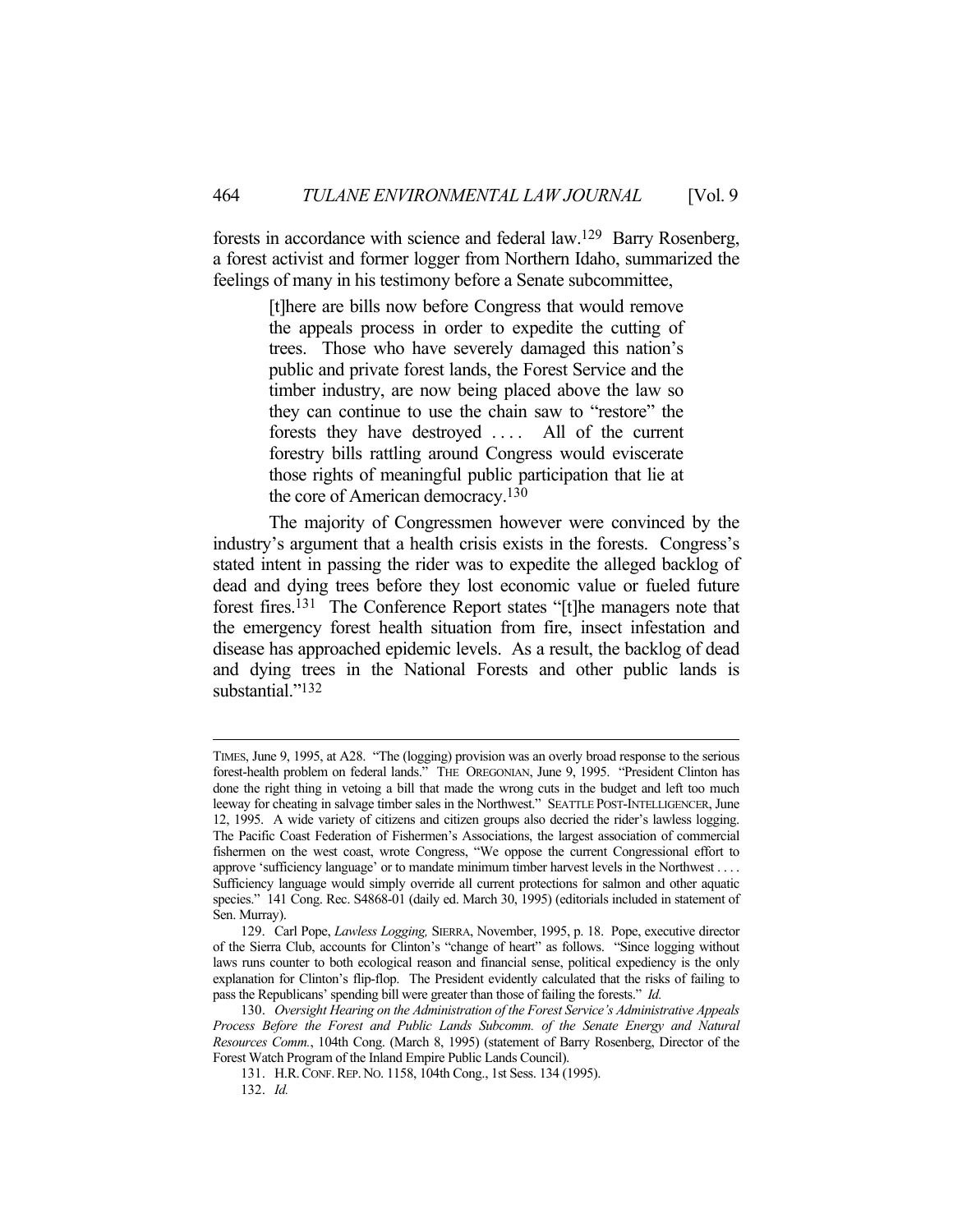There were also many vocal critics of the Rider's necessity and provisions. In Senate debate, Senator Max Baucus (D.-MT.) characterized the rider as "rid[ing] roughshod over the statutes that this country demands be in place to protect water, wildlife, and to maintain the very integrity of our national forests."133

 Two amendments to the Rescissions Act were proposed but did not pass.134 Senator Patty Murray's (D.-WA.) amendment would have removed the provision totally suspending environmental laws; it lost by two votes, 46 to 48.135

 Since the rider has gone into effect, some Representatives have stated publicly that they were misled as to its necessity and consequences. Many Representatives are now involved in an active campaign to repeal the rider.136 As will be discussed in detail below, the rider has been interpreted by the courts at the insistence of the timber industry to allow the clearcutting of healthy forests as well as salvage sales. Representative Elizabeth Furse (D.-OR.) is the current sponsor of a bill to repeal the rider. She testified to the House Salvage Task Force in December that "[i]t is my firm belief that if someone had stood up on the House floor and said that the timber salvage rider would lead to this, it would never have passed."<sup>137</sup>

### *B. The "Law" of Salvage Logging: The Rider's Provisions*

 The salvage rider, or the "Emergency Salvage Timber Sale Program," effectively suspends all environmental laws in order for the

 <sup>133. 141</sup> Cong. Rec. S4868-01 (daily ed. Mar. 30, 1995) (statement of Senator Max Baucus).

 <sup>134.</sup> *Salvage Rider: Villains and Heroes*, SAVE AMERICA'S FORESTS, Winter 1995-96, at 1, 10-11. The Yates Amendment in the House would have done away with the rider. It was defeated 150 to 275. *Id.*

 <sup>135.</sup> *Id.*

 <sup>136.</sup> *Hearings on Timber Salvage Before the House Salvage Timber and Forest Health Task Force*, 104th Cong. (Dec. 19, 1995) (Statement of Rep. Elizabeth Furse). On December 7, 1995, Representative Furse (D.-OR.) introduced H.R. 2745, the Restoration of Natural Resources Laws on the Public Lands Act. As of Friday, January 19th, the Furse Bill had 85 cosponsors, including seven moderate Republicans. *177th Day of Lawless Logging,* Logging Without Laws Bulletin #25, (Western Ancient Forest Campaign, Washington, D.C.), January 19, 1995. Over 130 organizations and businesses had signed a letter in support of the rider's repeal as of October 24, 1995, when rider opponents met with Kathleen McGinty, the Chair of President Clinton's Council on Environmental Quality. *Repeal the Rider,* SAVE AMERICA'S FORESTS, Winter 1995-98, at 28.

 <sup>137.</sup> *Id.* Furse claims that Congress was misled by the timber industry on six separate issues: (1) that healthy forests would not be logged under the rider, (2) that the rider would make money for the federal treasury rather than costing taxpayer dollars, (3) that the rider would help small landowners, (4) that the rider would not harm threatened wildlife, (5) that the rider would speed up implementation of Option 9, and (6) that the Section 318 provision would facilitate the harvest of only a small number of old sales. *Id.*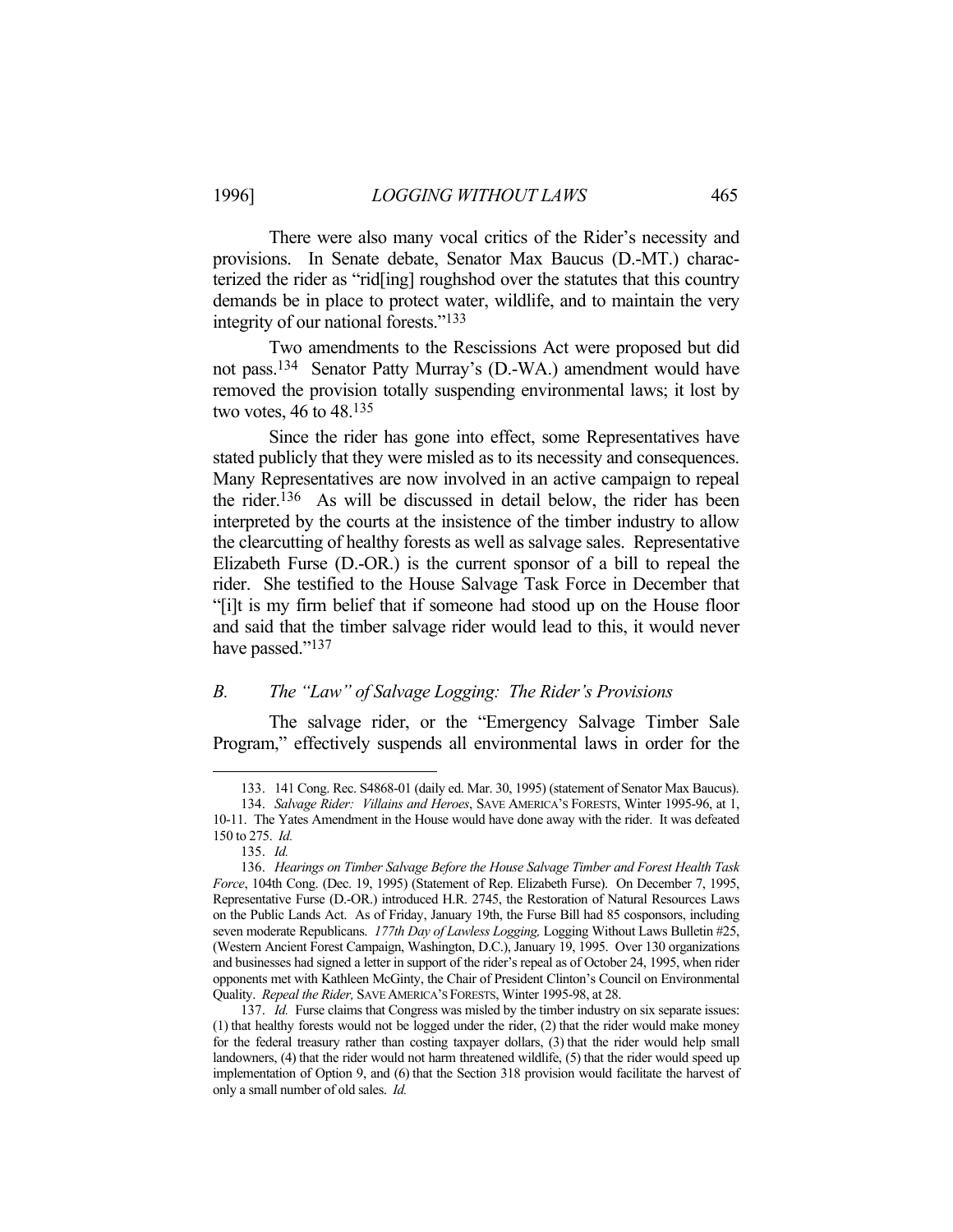Forest Service to expedite "salvage" timber sales on national forests during the emergency period, which ends Sept. 30, 1997.138 Congress has directed the Forest Service to initiate an "emergency" salvage timber sale program to "achieve, to the maximum extent feasible, a salvage timber sale volume level above the programmed level to reduce the backlogged volume of salvage timber" during the emergency period.139 In order to expedite and streamline salvage sales, the Secretary of Agriculture is directed to "prepare a document that combines an environmental assessment under section 102(2) of the National Environmental Policy Act of 1969 . . . and a biological evaluation under section  $7(a)(2)$  of the Endangered Species Act of 1973."<sup>140</sup> Although this document may sound at first like an environmental safeguard, it is almost meaningless because any consideration of environmental effects of a proposed salvage timber sale is "at the sole discretion of the Secretary concerned and to the extent the Secretary considers appropriate and feasible."141 As the district court in Montana recently stated in *Inland Empire Public Lands Council v. Glickman*, "[i]n short, the Act leaves the scope and content of the environmental documents and the information prepared, considered, and relied upon to reach a decision to proceed with a salvage timber sale to 'the sole discretion' of the Secretary."142

 "Salvage" is defined very broadly in the rider, and could possibly be interpreted to include almost any timber sale. The Rider provides "'salvage timber sale' means . . . the removal of disease or insect-infested trees, dead, damaged, or down trees, or trees affected by fire *or imminently susceptible to fire or insect attack*. Such term also includes the removal of associated trees."143 All salvage sales prepared under the rider must "include an identifiable salvage component."144

 It is unclear from the language of the rider whether one insect or fire damaged tree or one stand of such trees would suffice to classify an

141. *Id*.

 <sup>138.</sup> Pub. L. No. 104-19, §§ 2001(b)(1), (a)(2), 109 Stat. 241 (1995). An August 18, 1995, letter from the Forest Service's Washington D.C. office to regional foresters calls for 4.5 billion board feet of salvage timber to be harvested through early 1997 under the rider, over four times the salvage cut for 1994. This does not include the increased volume of green sales logged under section (k) of the rider. Erik Ryberg, *Salvage Logging Means Deep Cuts*, HIGH COUNTRY NEWS, September 4, 1995. Although the rider's authority expires on Dec. 31, 1996, the Forest Service can award contracts under the rider which extend through Sept. 30, 1997, under section (b)(1).

 <sup>139.</sup> Pub. L. No. 104-19, § 2001.

 <sup>140.</sup> Pub. L. No. 104-19, § 2001(c)(1)(A).

 <sup>142. 911</sup> F. Supp. 431, 433-34 (D. Mont. 1995), *aff'd*, 1996 WL 230042 (9th Cir. May 8, 1996).

 <sup>143.</sup> Pub. L. No. 104-19, § 2001(a)(3) (emphasis added).

 <sup>144.</sup> *Id*.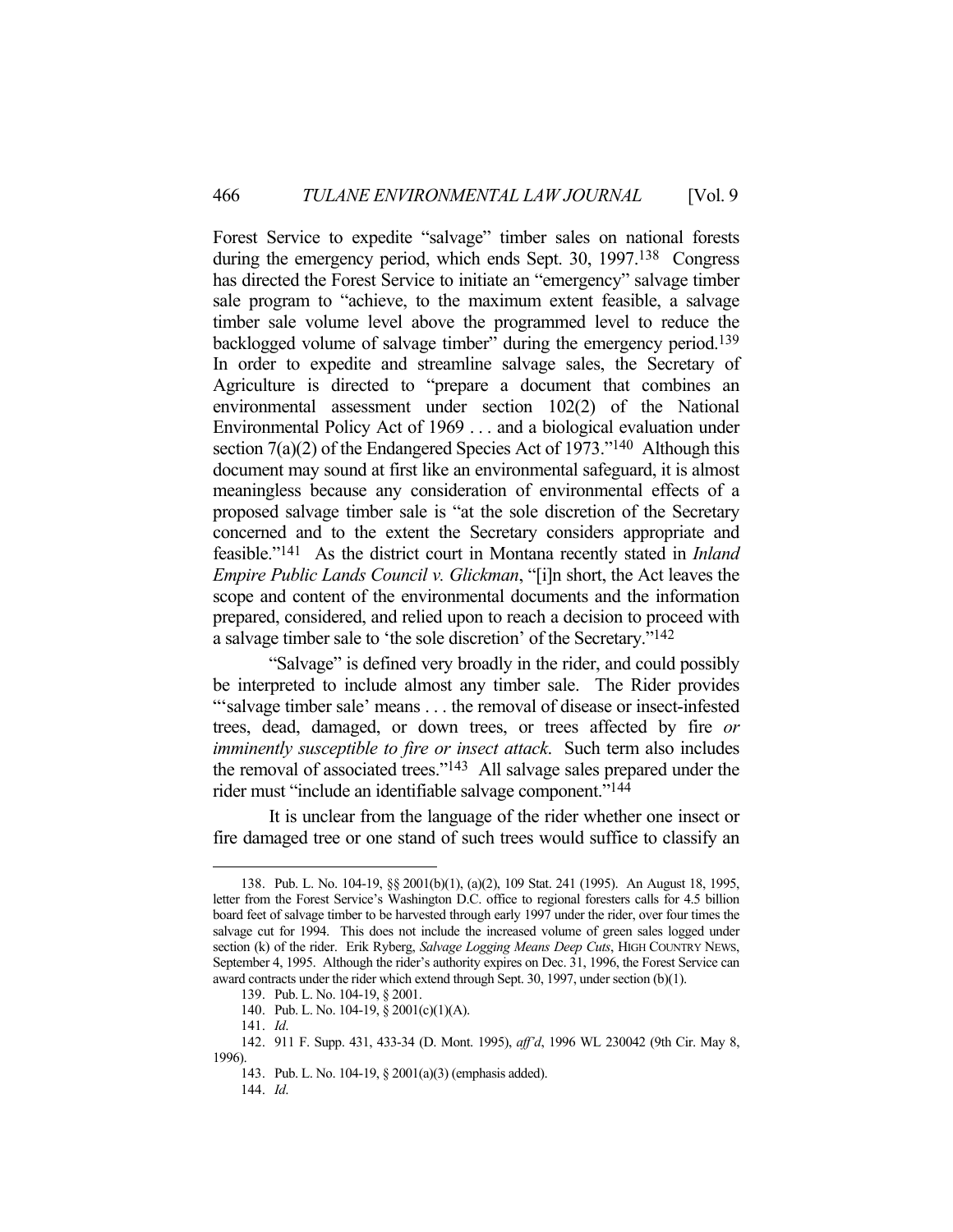entire sale as "salvage" and thus exempt it from environmental laws. However, a memo leaked to the Associated Press in 1992 from a Forest Service Presale manager sheds some light on the agency's attitude towards overly broad classification of sales as salvage.145 The manager was told by her supervisors that "virtually every sale should include salvage in the name ... even if a sale is totally green, as long as one board comes off that would qualify as salvage on the Salvage Sale Fund Plan, it should be called salvage. *It's a political thing*.*"*146

 The most far-reaching and controversial section of the salvage rider is section (i), the "sufficiency clause," which provides that salvage sales do not have to meet the requirements of existing environmental laws.147 It is this section which has earned the salvage program the nickname "logging without laws," and the most vocal criticism from its opponents. The section states

> any timber sale under subsection (d) *shall be deemed to satisfy the requirements of the following applicable Federal laws*: . . . (1) The Forest and Rangeland Renewable Resources Planning Act of 1974, (2) The Federal Land Policy and Management Act of 1976, (3) The National Environmental Policy Act of 1969, (4) The Endangered Species Act of 1973, (5) the National Forest Management Act of 1976, (6) the Multiple-Use Sustained-Yield Act of 1960, and (7) [a]ny compact, executive agreement, convention, treaty, and international agreement, and implementing legislation relating thereto.148

Finally, the catchall (8) exempts the salvage sales from "[a]ll other applicable Federal environmental and natural resource laws."149 In short, all of the laws which Congress has enacted over the last thirty years to limit agency discretion in forest management need not be complied with in carrying out "salvage sales." The salvage rider is a radical change in forest policy which negates years of legislation.

 The rider does away with meaningful judicial review as well. Section (e) does away with all administrative review of salvage sales.<sup>150</sup>

 <sup>145.</sup> *Secret Forest Service Memo Exposes Fraudulent Salvage Program*, reprinted in SAVE AMERICA'S FORESTS, Winter 1995-96, at 25.

 <sup>146.</sup> *Id.* (emphasis added).

 <sup>147.</sup> Pub. L. No. 104-19, § 2001(i).

 <sup>148.</sup> *Id.* (citations omitted) (emphasis added).

 <sup>149.</sup> *Id*.

 <sup>150.</sup> Pub. L. No. 104-19, § 2001(e).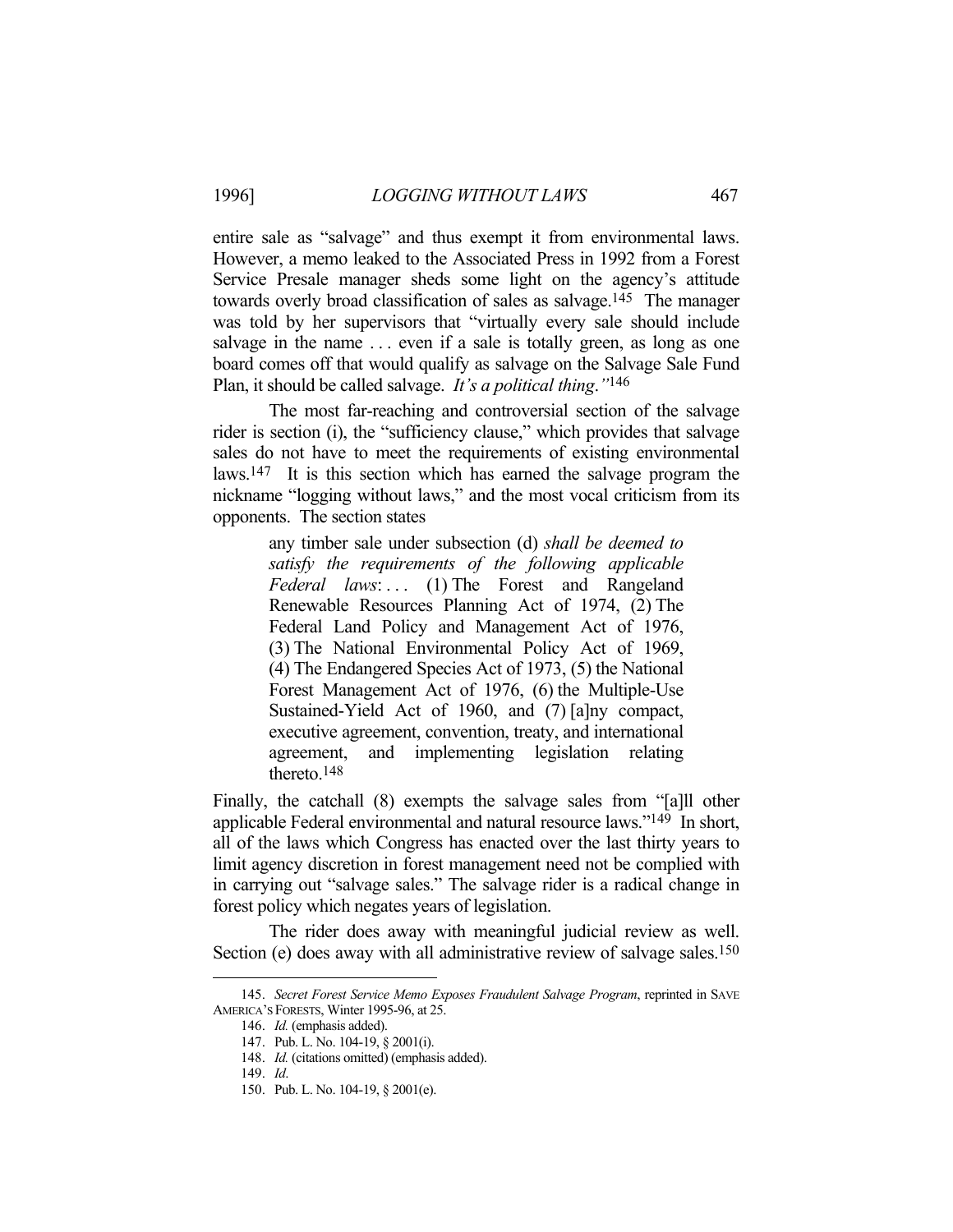Section (f) goes even further. It provides that the standard for enjoining or voiding a salvage sale is whether the sale was "arbitrary and capricious or otherwise not in accordance with applicable law (*other than those laws specified in subsection (i)*)."151 This is extremely deferential review. It is hard to imagine how a court could find a sale arbitrary in relation to applicable law when nearly every law has been suspended, and there is thus so little law to apply. The environmental laws listed in section (i) may not be used as the basis for a lawsuit, since the rider deems their requirements to be constructively satisfied.152

 In addition, section (e) of the rider exempts all Option 9 timber sales (those from the President's forest plan) from administrative review.153 Section (f) restricts the filing of appeals of timber sales to within fifteen days after the advertisement of the proposed sale.<sup>154</sup> Further, courts are prevented by the rider from issuing injunctions or restraining orders to prevent salvage sales from going forward while an appeal is heard.<sup>155</sup> Judges are also directed in section  $(f)(5)$  to make a final decision on any challenge under the rider within 45 days.<sup>156</sup> These provisions in effect mean that salvage timber sales which are challenged in the courts can be logged (and often are) before a judge issues a final order determining their legality.

 While the 104th Congress cuts domestic spending in an attempt to lower the budget deficit, it directs the Forest Service in section (c)(6) of the rider that "[s]alvage timber sales undertaken pursuant to this section shall not be precluded because the costs of such activities are likely to exceed the revenues derived from such activities."157 Because the Forest Service often must spend substantial amounts of money to prepare true salvage sales (for road building, etc.), and because dead trees are of minimal commercial value, the rider will end up costing taxpayers substantially more than it earns.<sup>158</sup> The Wilderness Society has estimated that the federal treasury will lose between \$430 million and

 <sup>151.</sup> Pub. L. No. 104-19, § 2001(f)(4) (emphasis added).

 <sup>152.</sup> Pub. L. No. 104-19, § 2001(i).

 <sup>153.</sup> Pub. L. No. 104-19, § 2001(e).

 <sup>154.</sup> Pub. L. No. 104-19, § 2001(f)(1).

 <sup>155.</sup> Pub. L. No. 104-19, § 2001(f)(3).

 <sup>156.</sup> Pub. L. No. 104-19, § 2001(f)(5).

 <sup>157.</sup> Pub. L. No. 104-19, § 2001(c)(6).

 <sup>158.</sup> *Hearings on Timber Salvage Before the House Salvage Timber and Forest Health Task* 

*Force*, 104th Cong. (Dec. 19, 1995) (statement of Rep. Elizabeth Furse).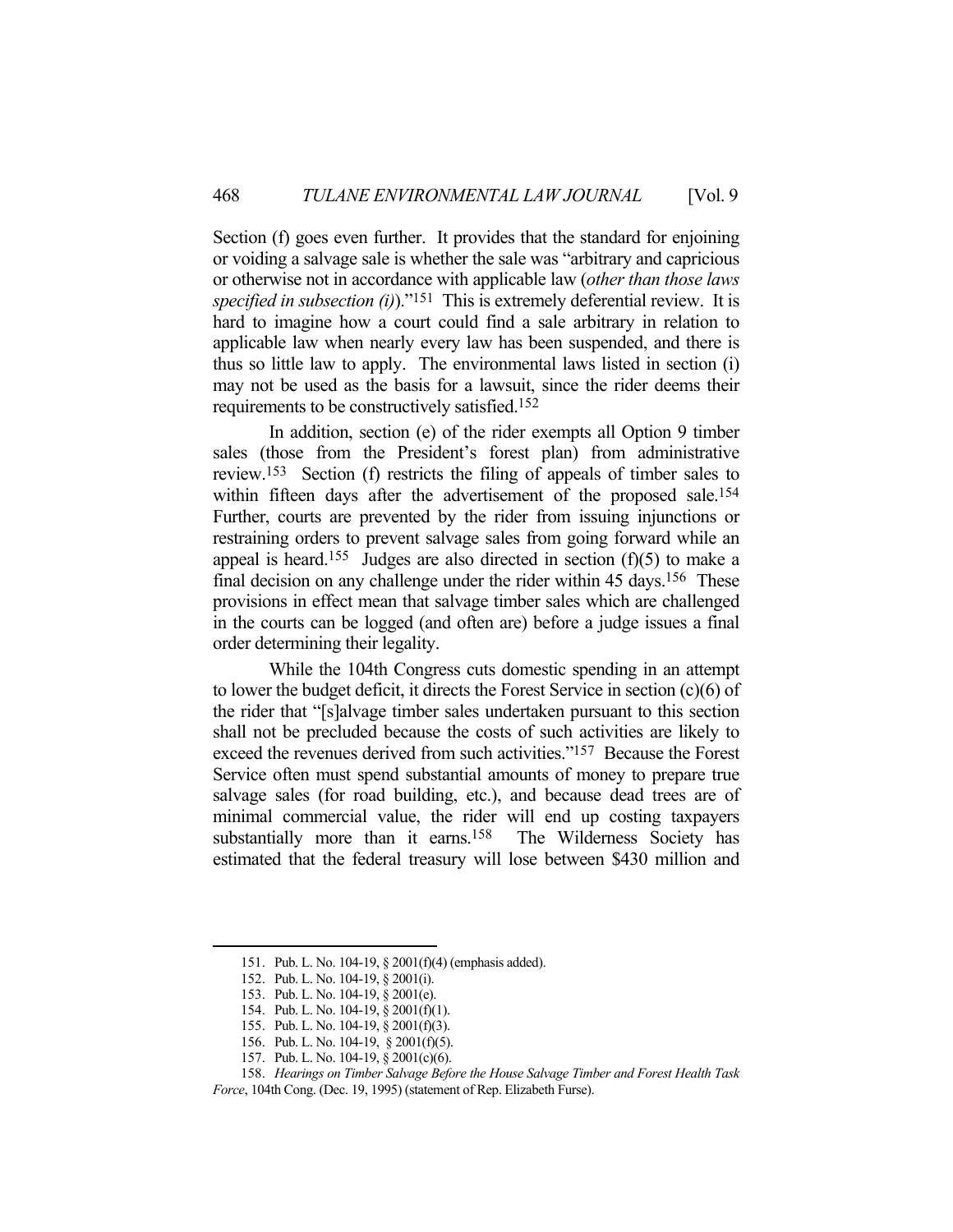\$1.5 billion just under the nonsection 318 sections of the rider.<sup>159</sup> The rider thus provides a large subsidy for the timber industry.160

 Section (k) extends the reach of the rider beyond just salvage logging operations.<sup>161</sup> The rider also directs the Forest Service to "award, release, and permit to be completed in fiscal years 1995 and 1996, with no change in originally advertised terms, volumes and bid prices, all timber sale contracts offered or awarded before that date in any unit of the National Forest System . . . subject to section 318 of Public Law 101-121."<sup>162</sup> Section 318 refers to a previous rider governing certain sales in western Oregon and Washington in 1990.163 The only exception to section (k) is found where a threatened or endangered bird species is "known to be nesting within the acreage that is the subject of the sale unit."164 Where this is the case, the sale unit cannot be released or completed under the rider.165 However, replacement timber must still be provided.<sup>166</sup> The exact meaning and reach of sales under section  $(k)$  is currently being litigated in federal court.167

# V. THE RIDER'S INTERPRETATION IN THE COURTS: A GREEN LIGHT FOR THE TIMBER INDUSTRY

 As of the writing of this comment, the courts have handed down relatively few final decisions dealing with the interpretation of the rider for two main reasons: (1) the rider became law only last July and (2) several of the judgments and orders issued by federal courts in the Northwest are on appeal to the Ninth Circuit at this time.<sup>168</sup> Those judges who have handed down such decisions (mostly District Judge Hogan in Oregon) have broadly interpreted the rider's reach. Finally, the number of rider-related decisions will remain small in large part because the rider itself precludes most judicial review of agency salvage logging

<u>.</u>

 163. Patti Goldman, Sierra Club Legal Defense Fund Logging Without Laws Rider Docket, Seattle, WA. (December 8, 1995) [hereinafter *Sierra Club Legal Defense Fund Docket*].

 <sup>159.</sup> *Id.*

 <sup>160.</sup> *Id.*

 <sup>161.</sup> Pub. L. No. 104-19, § 2001(k).

 <sup>162.</sup> *Id.*

 <sup>164.</sup> Pub. L. No. 104-19, § 2001(k)(2).

 <sup>165.</sup> *Id.*

 <sup>166.</sup> Pub. L. No. 104-19, § 2001(k)(3).

 <sup>167.</sup> *Sierra Club Legal Defense Fund Docket*.

<sup>168.</sup> Since  $\S 2001(f)(3)$  of the rider forbids judges from enjoining timber sales pending appeal, many of the controversial sales of old-growth timber will already be logged by the time the appeals court makes a ruling. *See* Pub. L. No. 104-19, § 2001.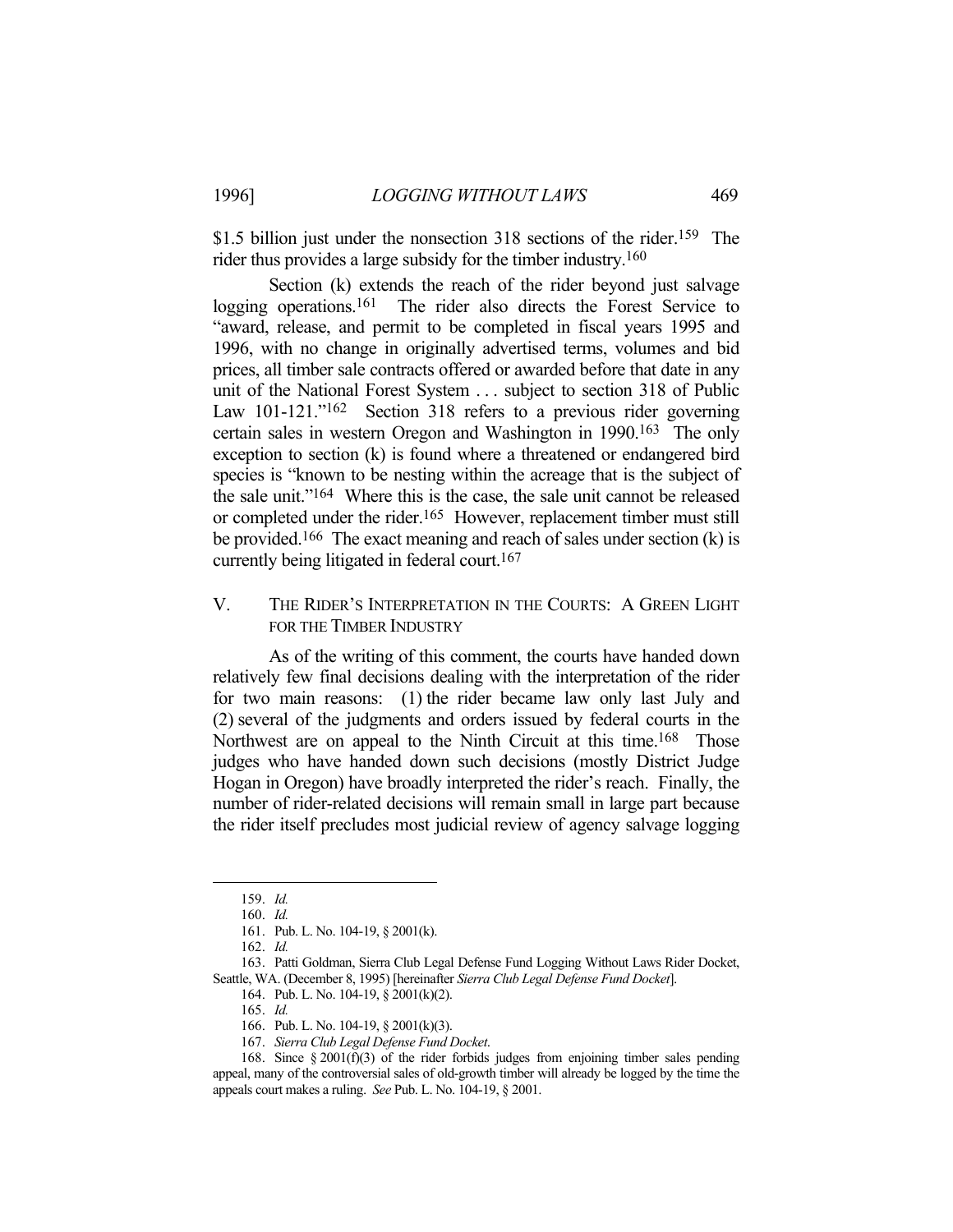decisions. This section analyzes how the courts have interpreted the rider thus far, and the effect the courts' decisions have had in the forests.

# *A. Classification as "Salvage Sale" under the Rider: A Low Hurdle*

 Because the rider provides for extremely limited judicial review of agency salvage logging decisions, there are a limited number of legal handles available to plaintiffs challenging a salvage logging sale. A plaintiff may challenge a timber sale under the rider by claiming that the sale has been mistakenly classified as a salvage sale under section  $2001(a)(3).169$  Classification as a salvage sale under the rider is very significant, since nonsalvage sales must still comply with all applicable federal environmental laws, while salvage sales are deemed by the rider to satisfy the major environmental laws, and thus do not have to comply with their provisions.<sup>170</sup> The classification is also important in determining the standard of judicial review which will apply; salvage sales can only be enjoined or voided under the rider's provisions if they are "arbitrary and capricious or otherwise not in accordance with applicable law."171 Thus, sales correctly classified as salvage need only withstand a very deferential review by the courts.

 Courts have thus far been unwilling to overturn Forest Service salvage sale classifications under the rider. In *Kentucky Heartwood, Inc. v. United States Forest Service*, the district court held that while the general purpose of the rider is partially to reduce a backlog of salvage timber, there is no limitation in the language of the statute which requires specific salvage sales to be part of a backlog existing when congressional committees issued reports in April 1995.172 The court refused to conclude that Congress intended to impose any requirements on salvage classifications other than those found in section  $(a)(3)$  of the rider, which defines "salvage timber sale," and the time limitations included in the rider.173

 The court thus found that the sale at issue in *Kentucky Heartwood, Inc.* was a salvage sale which could be conducted pursuant to the rider because (1) the removal of "damaged or downed trees" was an important reason for entry and (2) the sale was conducted during the

 <sup>169.</sup> Pub. L. No. 104-19, § 2001(a)(3).

 <sup>170.</sup> Pub. L. No. 104-19, § 2001(a)(3).

 <sup>171.</sup> Pub. L. No. 104-19, § 2001(f)(4).

 <sup>172. 906</sup> F. Supp. 410, 412-13 (E.D. Ky., 1995).

 <sup>173.</sup> *Id.* at 413 (citing Pub. L. No. 104-19, § 2001(a)(3)).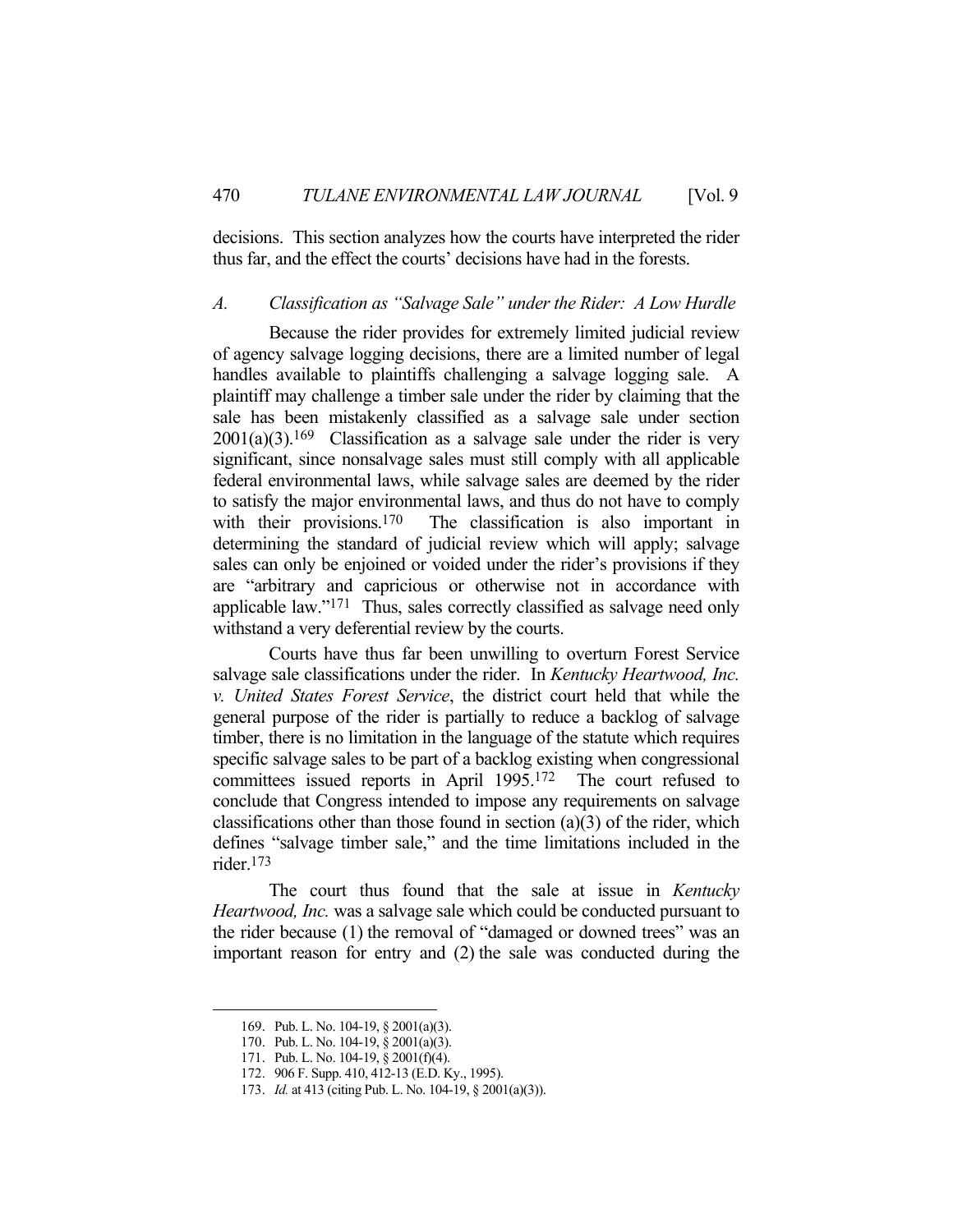# 1996] *LOGGING WITHOUT LAWS* 471

statutory period.<sup>174</sup> The court held that this was all the rider required.<sup>175</sup> Future challenges to agency salvage designations will likely continue to be unsuccessful given the rider's broad definition of salvage.176 The definition even includes trees which are not yet sick, damaged or dead, but which are "*imminently susceptible* to fire or insect attack."177

#### *B. Arbitrary and Capricious Review under the Rider*

 The only other legal challenge which plaintiffs may make to a pure salvage timber sale (not including section 318 sales) is that the decision to allow the sale was "arbitrary and capricious or otherwise not in accordance with applicable laws (other than those laws specified in subsection (i)" under section (f)(4) of the rider.<sup>178</sup> While several salvage sales have been challenged as arbitrary and capricious, no court has voided a salvage timber sale on this ground as of the writing of this comment.

 In *Inland Empire Public Lands Council v. Glickman*, the plaintiff conservation group argued that the Forest Service decision to allow the Kootenai timber sales (located within a grizzly bear recovery zone) to go forward was arbitrary and capricious because it violated the agency's own federal grizzly bear guidelines and was not based on a rational decision made from evidence found in the record.<sup>179</sup> Specifically, plaintiffs argued that the decision to adopt an "Interim Core Management Strategy" to implement the Kootenai sales was arbitrary because it was a significant departure from existing Forest Service grizzly bear management policies and guidelines.<sup>180</sup> The Montana District Court found "substantial and rational support for the plan in the administrative record," and thus held that the agency's action was not arbitrary and capricious.181 The court stressed that it reviewed the record "[i]n light of

 <sup>174.</sup> *Id.* at 413.

 <sup>175.</sup> *Id.*

 <sup>176.</sup> Telephone interview with Debbie Sivas of the Inland Empire Public Lands Council (Jan. 1996). Ms. Sivas is one of several attorneys currently challenging salvage sales under the rider in court.

 <sup>177.</sup> Pub. L. No. 104-19, § 2001(a)(3) (emphasis added).

 <sup>178.</sup> Pub. L. No. 104-19, § 2001(f)(4).

 <sup>179.</sup> Inland Empire Public Lands Council v. Glickman, 911 F. Supp. 431, 434 (D. Mont. 1995), *aff'd*, 1994 WL 230042 (9th Cir. May 8, 1996).

 <sup>180.</sup> *Id.*

 <sup>181.</sup> *Id.* at 435. The court reviewed the record which included two draft environmental impact statements, two biological assessments, and the Fish and Wildlife Service's concurrences for each sale. It found that the contested "Core Strategy" was based on recent scientific evidence which had considered plaintiffs' road density concerns. *Id.*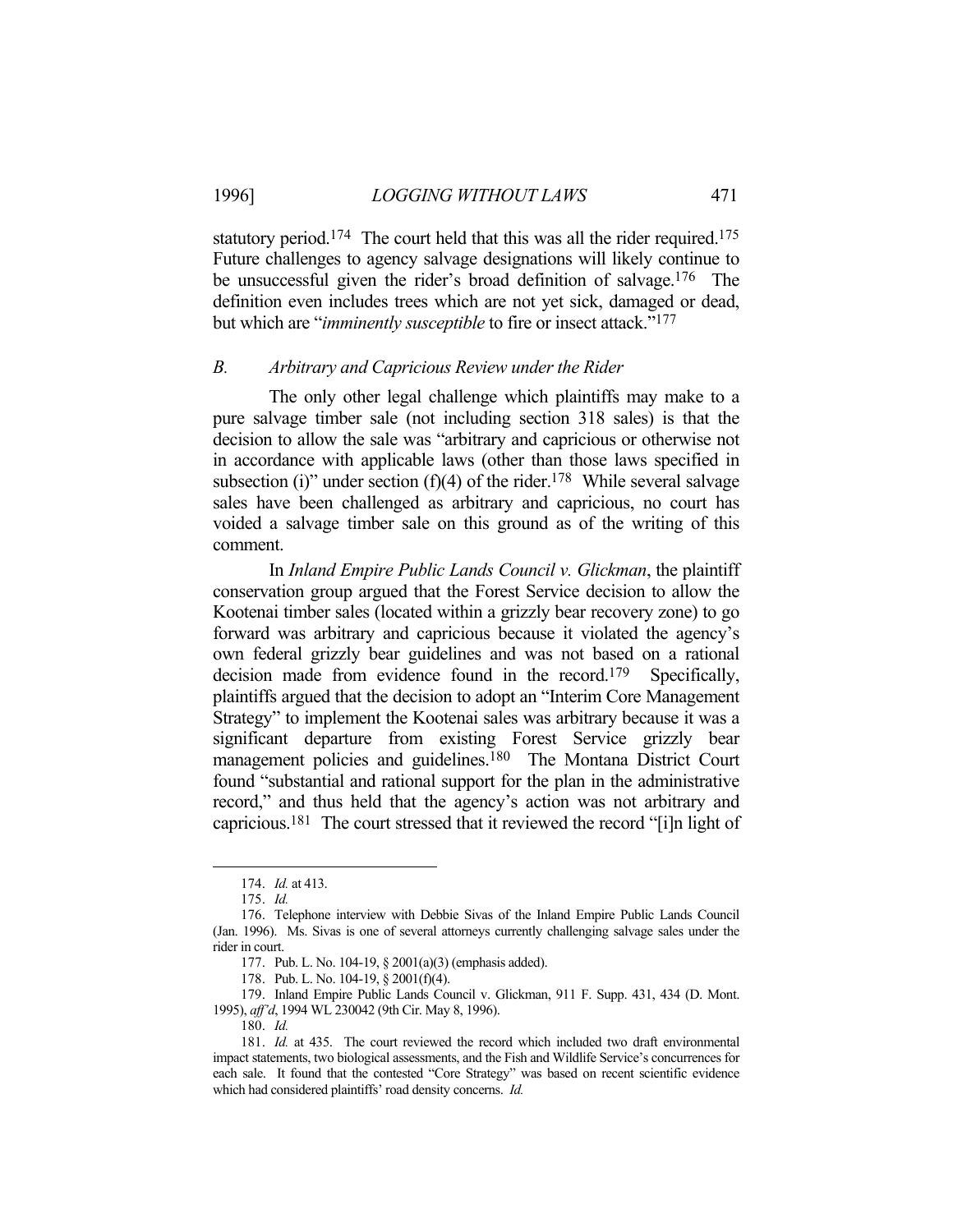the deference accorded to the Secretary under the Rescissions Act."182 The court also stressed that "the decision to proceed with the Core Strategy falls squarely within the Forest Service's expertise in managing the forest and the salvage timber sales."183

 It is unlikely that plaintiffs will succeed in challenging salvage sale decisions under the deferential "arbitrary and capricious" review required by the rider. To find an agency decision arbitrary or capricious, courts must find the decision to salvage log arbitrary or capricious *in relation to an existing legal standard.* Under the rider, all major federal environmental laws dealing with timber sales are made inapplicable to agency salvage sale decisions prepared, offered, or awarded during the emergency period.<sup>184</sup> In the Ninth Circuit's words, "[i]f ... no law fetters the exercise of administrative discretion, the courts have no standard against which to measure the lawfulness of agency action. In such cases no issues susceptible of judicial resolution are presented and the courts are accordingly without jurisdiction."185 Because the agency does not have to follow environmental laws under the rider, or take environmental effects into account at all, plaintiffs will have to argue that the agency's decisions are arbitrary and capricious in relation to something other than NEPA, NFMA, or one of the other major laws inapplicable under the rider.

 In *Inland Empire Public Lands Council*, plaintiffs attempted to argue that this "something else" was existing Forest Service grizzly bear management policy.<sup>186</sup> The court deferred to the agency, finding that the rider gives the Forest Service the sole discretion to consider information and come to a decision whether a sale will meet Forest Plan goals.187 In short, where Congress has given the agency almost complete discretion to decide when a sale qualifies as a salvage sale, and no environmental laws need be followed in making this decision, arguing that agency action was arbitrary and capricious will be nearly impossible.

 <sup>182.</sup> *Id.*

 <sup>183.</sup> *Id.*

 <sup>184.</sup> Pub. L. No. 104-19, §§ 2001(i), (b). Under (a)(2) the emergency period ends Sept. 30, 1997.

 <sup>185.</sup> City of Santa Clara, Cal. v. Andrus, 572 F.2d 660, 666 (9th Cir. 1978) (citing Arizona Power Authority v. Morton, 549 F.2d 1231, 1239 (9th Cir. 1977)).

 <sup>186.</sup> Inland Empire Public Lands Council, 911 F. Supp. at 434.

 <sup>187.</sup> *Id.* at 435.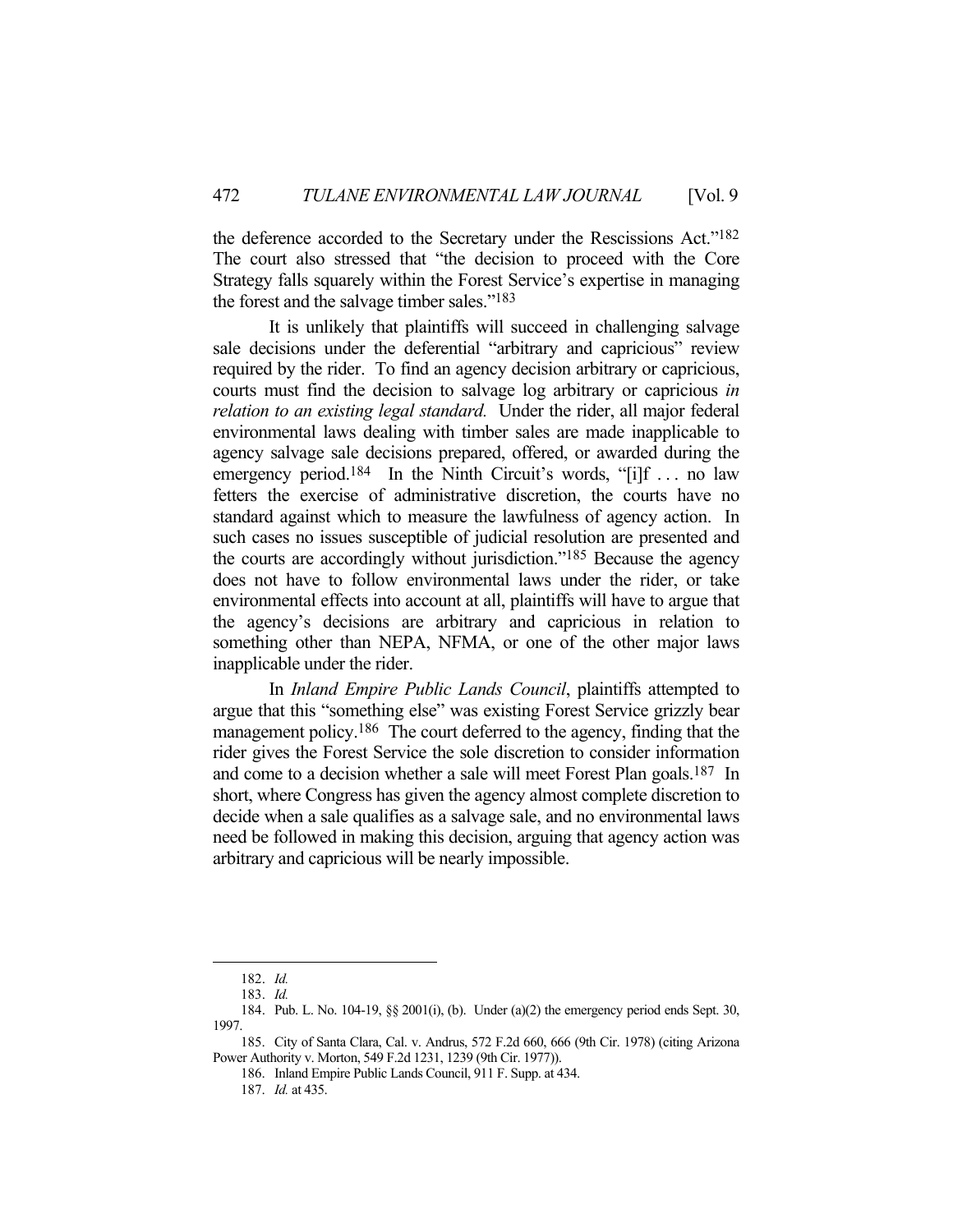#### *C. Logging of Healthy Old-Growth under Section (k)*

 In its deliberations over passage of the salvage rider, Congress paid scant attention to the provisions set forth in section (k) of the rider.188 This section has proven to be one of the most disputed and litigated portions of the rider. Section (k)'s terms direct the Forest Service to award, release and permit logging of sales previously offered under "section 318," another rider which governed certain sales offered in western Oregon and Washington in 1990.189 Judicial interpretation of section (k) has widened the scope of the rider significantly to allow logging in many healthy old-growth forests in the Pacific Northwest.

 Immediately after the rider's passage, the timber industry went to federal court in Oregon to argue that section (k) required the government to immediately release *every timber sale contract ever offered in Washington and Oregon* under their original advertised terms.<sup>190</sup> On September 13, 1995, Judge Hogan sided with the timber industry's geographical construction of Section 2001(k) of the salvage rider in his decision of *Northwest Forest Resources Council v. Glickman*. 191 Statutory construction and legislative history led Hogan to the conclusion that section (k)'s provisions apply to all timber sale contracts offered or awarded in all national forests in Oregon and Washington (and all BLM districts in Western Oregon) prior to passage of the salvage rider.<sup>192</sup> The court thus rejected defendants' argument that section (k) applied only to actual 318 sales, and held that it applied to all sales on National Forest land within the section 318 geographical area. Section (k) was thus

 <sup>188.</sup> Pub. L. No. 104-19, § 2001(k).

<sup>189.</sup> Pub. L. No. 104-19,  $\S 2001(k)(1)$ . Section 318 is also known as the Northwest Timber Compromise of 1989. It required the release of 1.1 billion board feet of timber in Western Oregon and Washington from sales that contained 40 acres of suitable spotted owl habitat. Under this compromise, another 600 million board feet of timber could not be offered that year. This is the timber the industry seeks to release through section (k). *Sierra Club Legal Defense Fund Docket*.

 <sup>190.</sup> Northwest Forest Resources Council v. Glickman, No. 95-6244-HO (D. Or. Sept. 13, 1995).

 <sup>191.</sup> *Id.*

 <sup>192.</sup> *Id.* The administration issued the agency interpretation of section (k) in August of 1995. The agency interpreted the section narrowly to include much less land than did the timber industry, writing "[t]he interpretation of section 2001 (k) as applying to timber sales throughout Washington and Oregon, and to timber sales that were not developed subject to the ecological and procedural criteria provided in section 318 (b)-(j), is wholly inconsistent with the history of the section 318 sales issue." *Id.* at 3. The court held that while an agency interpretation is generally entitled to considerable deference, it is entitled to "no weight" under *Chevron* if the statute and legislative history clearly reveal Congress's intent. *Id.* at 4. The court found that the language of section (k) clearly supported the timber industry's reading, and further that although there was legislative history supporting both sides, that "the weight of the legislative history strongly favors plaintiff's interpretation." *Id.* at 10.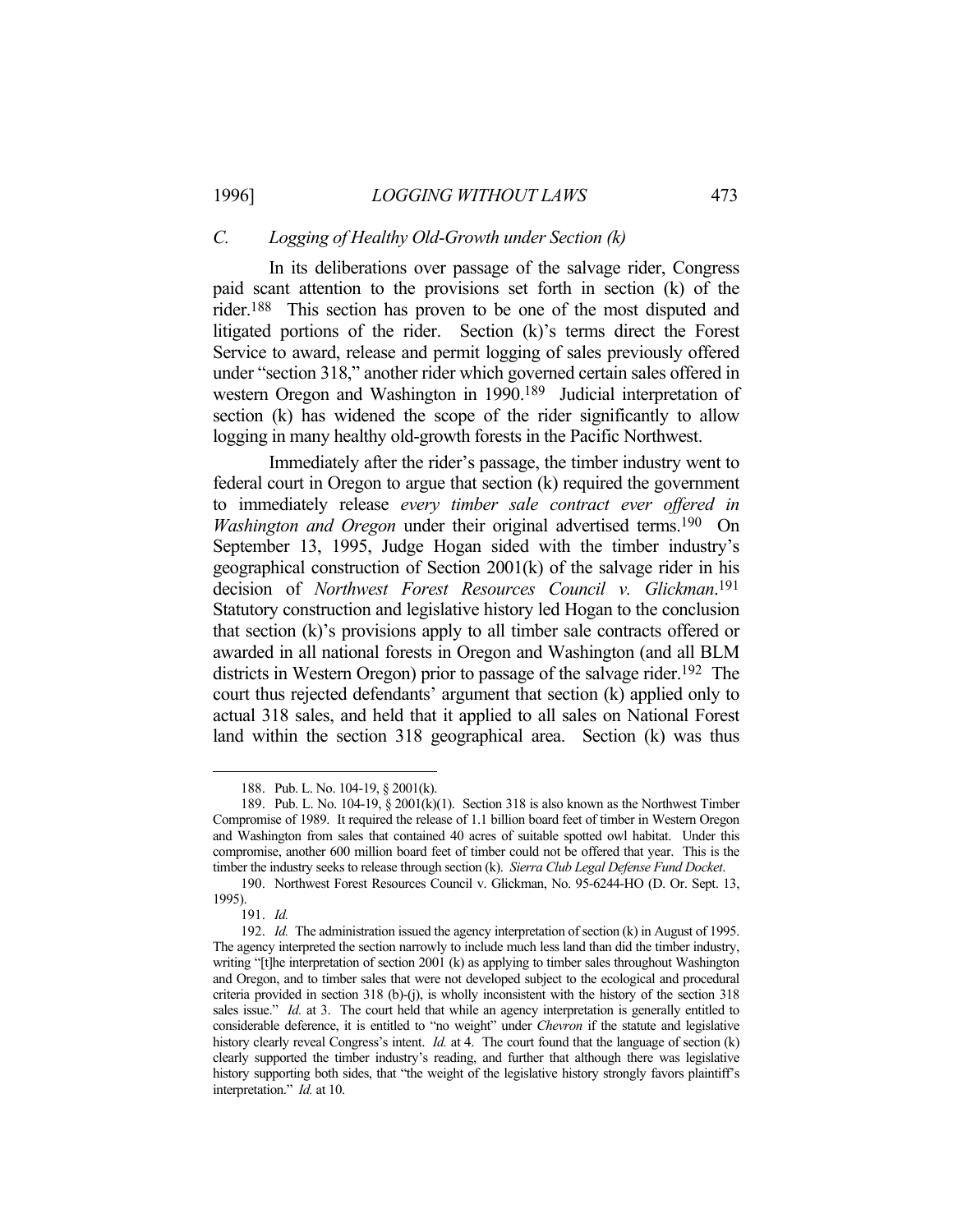interpreted to be a geographical description rather than a substantive one. On October 17th, Hogan issued an injunction ordering all timber sales offered or awarded in Washington or Oregon between October 1, 1990, and July 27, 1995, to be released.193 Courts have refused to stay the injunction pending appeal, so many timber sales are being logged before the appellate court reviews the case.194

 While Judge Hogan has interpreted the intended geographical reach of the rider expansively, he has refused to accept the timber industry's broad interpretation of the temporal reach of the rider. The industry originally sought the release of every sale offered in the two states going back to the creation of the national forest system in 1891 under section  $(k)$  of the salvage rider.<sup>195</sup> They argued that the phrase (units) "subject to section 318" placed no time constraints on the reach of section (k).<sup>196</sup> The defendant conservation groups successfully argued that since the section identifies the sales that must be released by referring to section 318, enacted on October 23, 1989, Congress could not have intended for this section to release any sales offered *before* the enactment of section 318.197 The court held that Congress intended to limit section (k)'s applicability to sales offered after section 318's October 23, 1989, enactment.198

 The broad interpretation of section (k) in the courts has put some members of Congress on the defensive. Representative Elizabeth Furse (D.-OR.) and others feel the timber industry and its congressional supporters misled Congress during congressional deliberations.<sup>199</sup> Those who pushed the rider through claimed its provisions were necessary to avert a major forest health crisis by allowing dead and dying trees to be

 <sup>193.</sup> *Sierra Club Legal Defense Fund Docket*.

 <sup>194.</sup> *Id.*

 <sup>195.</sup> Northwest Forest Resources Council v. Glickman, 95-6267 and 95-6384 (consolidated cases) (D. Or., Jan. 10, 1996).

 <sup>196.</sup> *Id.* at 10.

 <sup>197.</sup> *Id.*

 <sup>198.</sup> Northwest Forest Resources Council v. Glickman, 95-6267 and 95-6384 (consolidated cases), (D. Or., Jan. 10, 1996). While the court found that section (k)'s temporal scope was not clear on its face, it was convinced by legislative history that Congress intended to limit the section's reach into the past. The May 16, 1995, Conference Report on the Recissions Act included a section which provided "[t]he bill releases all timber sales which were *offered for sale beginning in fiscal year 1990* to the date of enactment . . . ." *Id.* at 12 (citing 141 CONG. REC. H5013-03, H5050 (May 16, 1995) (emphasis added)). Further, the court agreed with defendants that "an infinitely retroactive application of section  $2001(k)(1)$  would lead to absurd results," since it could mandate the release of century-old sales on their originally advertised terms, creating huge industry windfalls. *Id.* at 11.

 <sup>199.</sup> Hearings on Timber Salvage Before the House Salvage, Timber and Forest Health Task Force, 104th CONG. REC. (Dec. 19, 1995) (statement of Rep. Elizabeth Furse).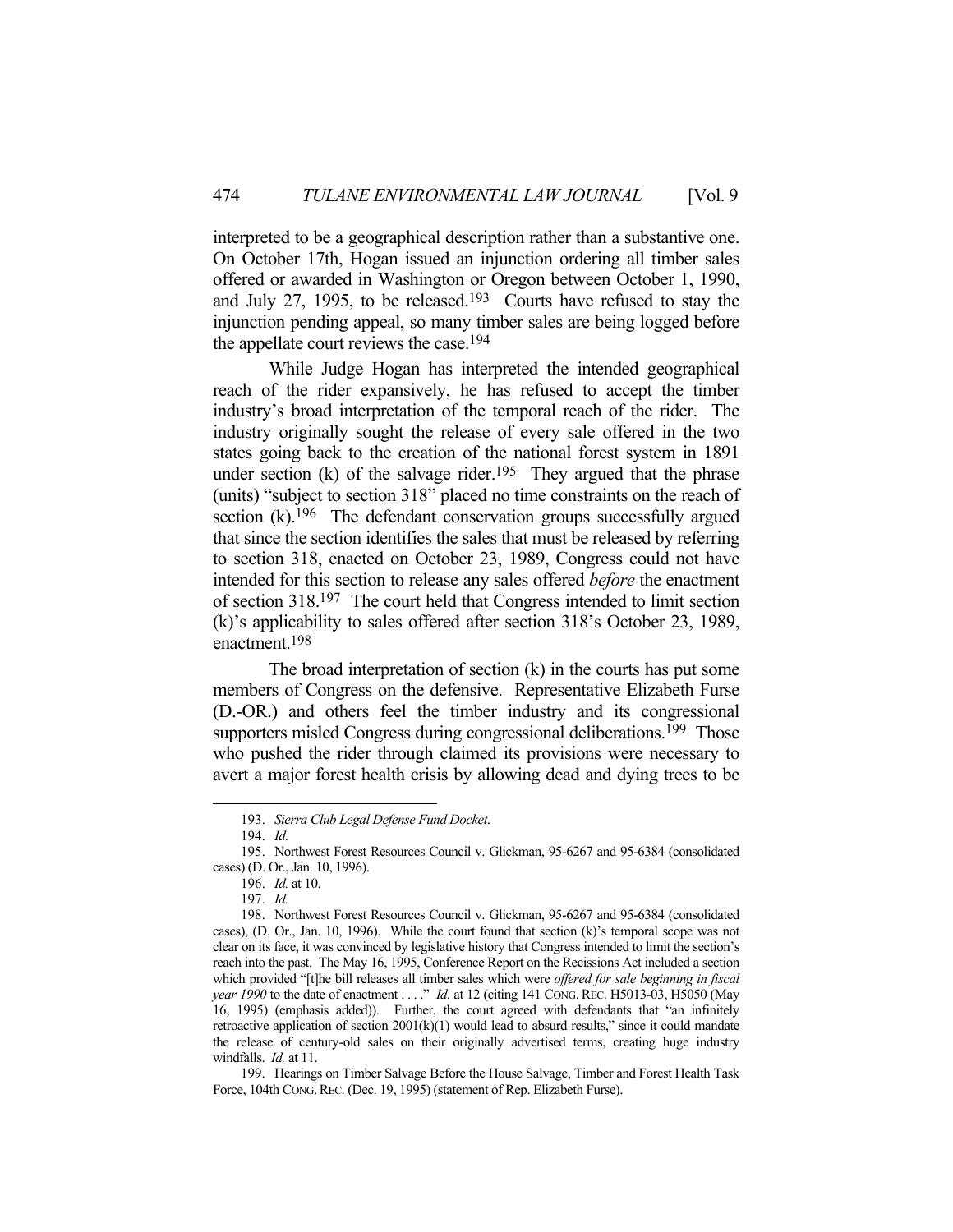cut in an expedited manner. Furse and others claim that the section (k) litigation immediately following rider passage indicates that the timber industry clearly intended from the beginning for the rider to release large amounts of healthy old growth timber, previously unreleased due to environmental concerns.200 The timber industry focused on the necessity of the salvage portions of the rider in its Capitol Hill lobbying, and not on its use as a way to release old growth timber. Ten members of Congress have filed an amicus brief in the Ninth Circuit explaining that they never intended section (k) to have such a broad reach.<sup>201</sup>

 There are also serious doubts over whether the industry is in the midst of a timber shortage at all. One Clinton administration spokesman claims that the industry has over half a billion board feet under contract which it has not yet cut because it is waiting for the price of timber to rise.202

In addition to claims that the sweep of section  $(k)$  has been interpreted to include more healthy timber than Congress intended, conservationists have also attacked the provision on separation of powers grounds. In *Northwest Forest Resources Council*, defendants sought a preliminary injunction against the award and release of seven sales previously canceled by the courts for violating environmental laws.203 Defendants argued that if section (k) were interpreted to require the release of timber sales *even if they were previously enjoined by the courts in a finally decided case* (or voluntarily withdrawn during litigation),204 the rider would "constitute a major intrusion by Congress into judicial prerogatives in violation of the constitutional doctrine of separation of powers."205 They pointed to a recent Supreme Court case which held that "[n]o decision of any court of the United States can, under any circumstances, . . . be liable to a revision, or even suspension, by the

 <sup>200.</sup> *Id.* As Representative Furse (D.-OR.) testified before the House Salvage Task Force, "We were told over and over that the rider was an emergency measure to remove dead and dying trees to protect the health of our forests. But instead, it is being used to clear-cut healthy forests, some as old as 500 years. In fact, the day after the rider passed, the timber industry rushed to court and convinced Judge Hogan to interpret the rider to require the immediate logging of every timber sale ever offered but not ultimately logged in every national forest in Washington or Oregon potentially as far back as 1891. It is my firm belief that if someone had stood up on the House floor and said that the timber salvage rider would lead to this, it would never have passed."

 <sup>201.</sup> *Sierra Club Legal Defense Fund Docket*.

 <sup>202.</sup> Paul Larmer, *Cut to the Past: Logging Wars Resume*, HIGH COUNTRY NEWS, October 16, 1995.

 <sup>203.</sup> Northwest Forest Resources Council v. Glickman, No. 95-6267 and No. 95-6384 (consolidated cases) (D. Or., Jan. 10, 1996).

 <sup>204.</sup> *Sierra Club Legal Defense Fund Docket*.

 <sup>205.</sup> *Id*.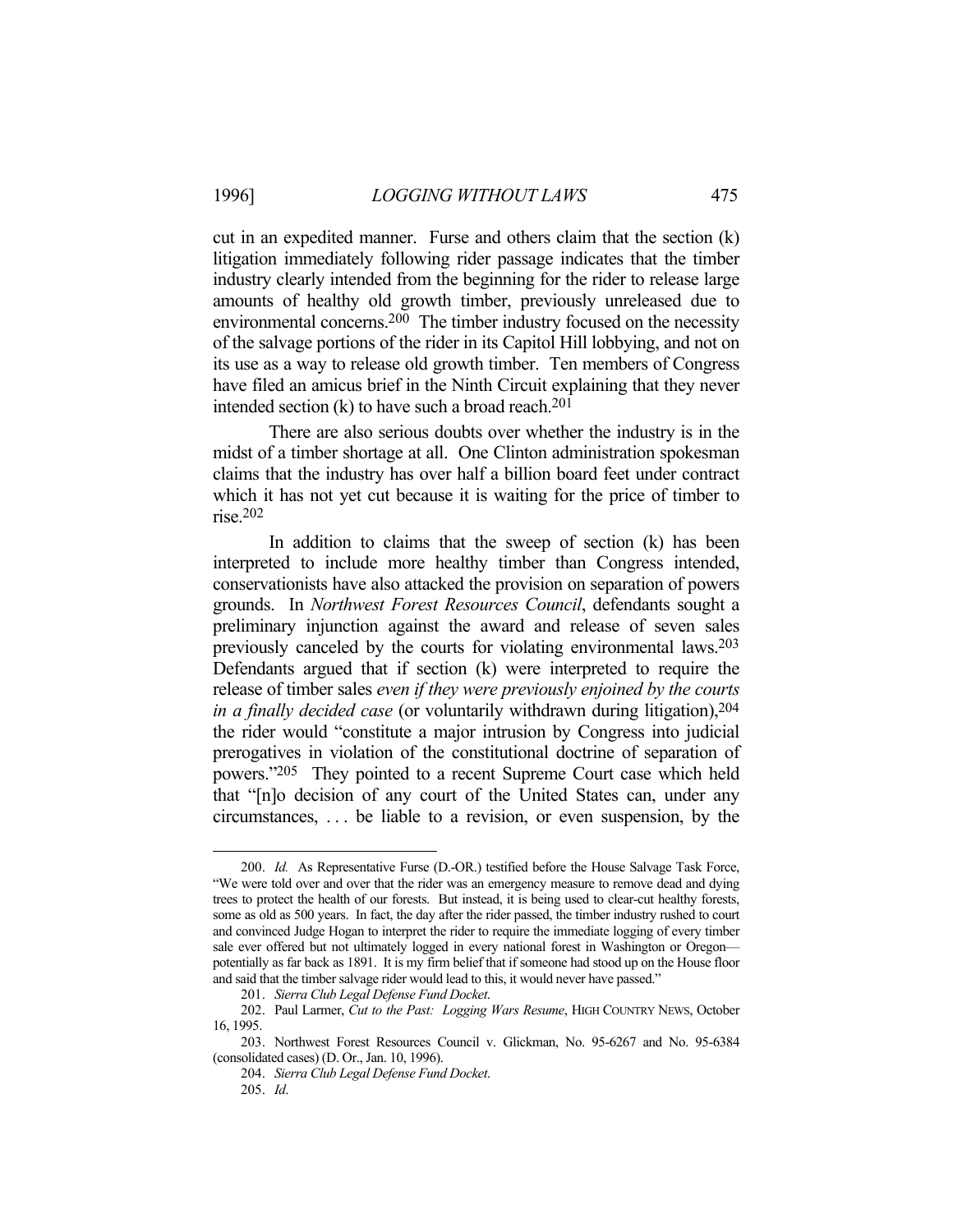[l]egislature itself, in whom no judicial power of any kind appears to be vested."206 Thus, Congress may not undo final judicial findings or orders, or it would be usurping the constitutional role of the courts in determining what the law is.

 Judge Hogan rejected this separation of powers argument, finding that "[s]ection 2001 (k)'s application to enjoined sales poses no Constitutional problem."207 He cited a Supreme Court case which held that "Congress can require the release of specific timber sales which a federal court has preliminarily enjoined so long as Congress changes the substantive law underlying the prior injunction."<sup>208</sup> The fact that an injunction has become final does not change the result.209

 The rider provides one exception to the mandatory release of section 318 old growth sales. Section  $(k)(2)$  requires that no sale be released or completed "if any threatened or endangered bird species is known to be nesting within the acreage that is the subject of the sale unit."<sup>210</sup> The meaning of "known to be nesting" has been contested in the courts. The timber industry has tried to limit the reach of the exception by arguing that birds cannot be known to nest in an area unless direct physical evidence of their nesting, such as pieces of eggs shell, is found.<sup>211</sup> Defendants have argued that agencies and scientists spent years determining how to tell whether one such threatened bird, the marbled murrelet, is nesting in old-growth forests, and that the courts should use this widely accepted scientific protocol.<sup>212</sup> On January 19, 1996, Judge Hogan issued an order which threw out the Forest Service protocol for determining murrelet nesting areas.213 Hogan ruled that

> [a]n occupancy determination under the PSG protocol is not necessarily sufficient to sustain a "known to be

 <sup>206.</sup> Plaut v. Spendthrift Farm, Inc., 115 S. Ct. 1447, 1456 (1995) (quoting Hayburn's Case, 2 U.S. (2 Dall.) 409, 413 (1792)).

 <sup>207.</sup> Northwest Forest Resources Council v. Glickman, No. 95-6267 and No. 95-6384 (consolidated cases), at 14 (D. Or., Jan. 10, 1996).

 <sup>208.</sup> Northwest Forest Resources Council v. Glickman, No. 95-6267 and No. 95-6384 (consolidated cases), at 14. (citing Robertson v. Seattle Audubon Soc'y, 503 U.S. 429, 440-441 (1992)).

 <sup>209.</sup> *Id.* at 15 (citing Pennsylvania v. Wheeling and Belmont Bridge Co., 59 U.S. 421 (1855)).

 <sup>210.</sup> Pub. L. No. 104-19, § 2001(k)(2).

 <sup>211.</sup> This argument has been made in *NFRC v. Glickman*, No. 95-6267-HO (consolidated case) (D. Or. 1996), *Scott Timber Co. v. Glickman*, No. 95-6267-HO (D. Or. 1995), and *Pilchuck Audubon Society v. Glickman*, No. 95-1234R (W.D. Wash. 1995).

 <sup>212.</sup> Northwest Forest Resources Council v. Glickman, No. 95-6267-HO (consolidated case), at 8 (D. Or., Jan. 19, 1996).

 <sup>213.</sup> *Id.*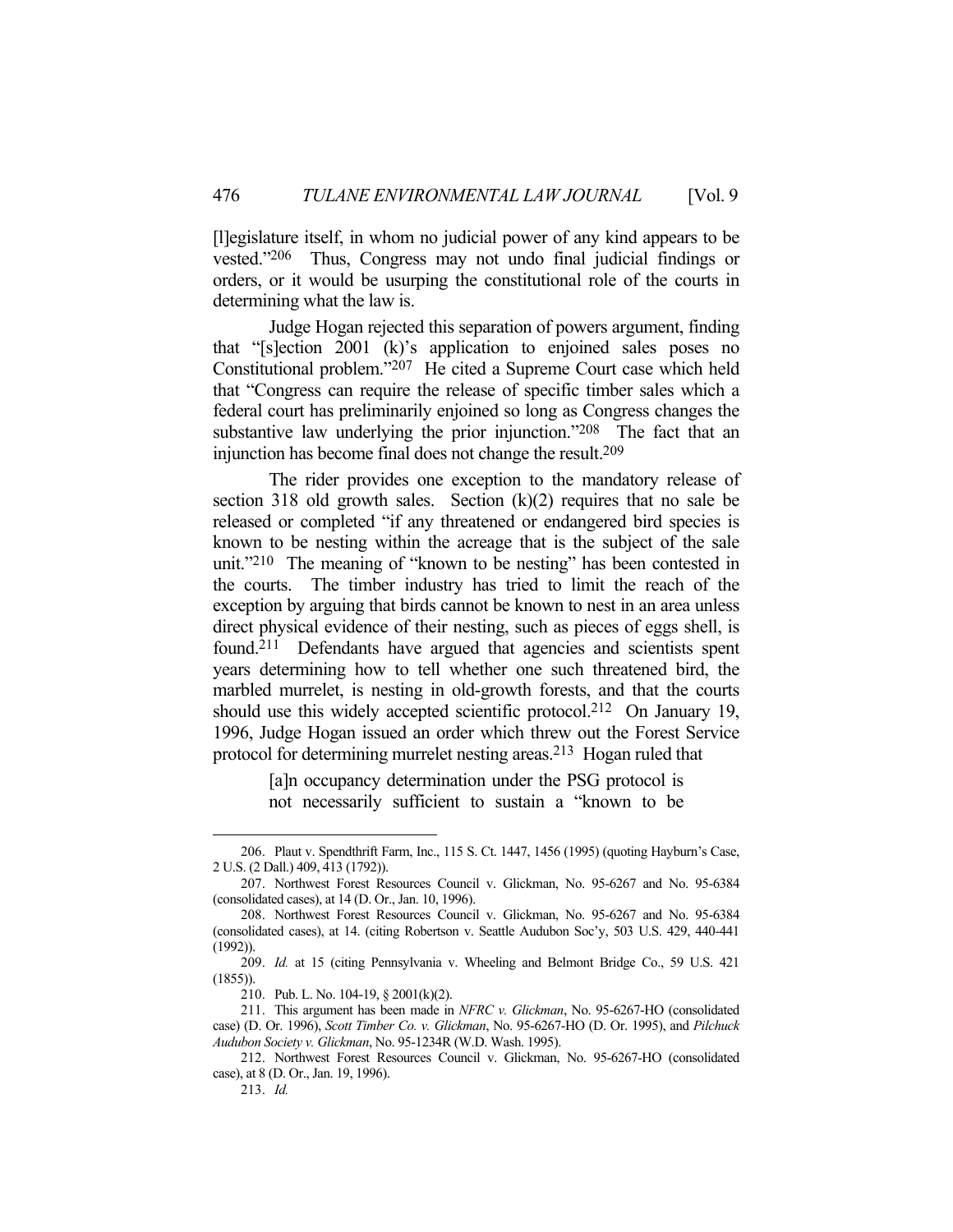nesting" determination under section 2001(k)(2). Accordingly, any section 318 sale withheld pursuant to a determination of "occupancy" under PSG protocol standards must be awarded and/or released unless a murrelet nesting determination is made under the section  $2001(k)(2)$  standards articulated in this order.<sup>214</sup>

After Hogan's ruling, to satisfy the "known to be nesting" requirement and thus invoke section( $k(2)$ , the agency must find that a murrelet is "(1) currently (2) nesting (3) within sale unit boundaries. This finding must be based on the observation of evidence located sub-canopy within sale unit boundaries."<sup>215</sup> After Hogan's ruling, it will be much more difficult to prove a bird is "known to be nesting." For example, evidence such as hearing a bird's nesting behavior can now stop logging only in the unit of a sale where it was observed, not in an entire stand of trees as the old protocol required.216 While this order is on appeal to the Ninth Circuit, Hogan's new "protocol" could require the release of 52 timber sales in Washington and Oregon.<sup>217</sup>

 Plaintiffs have challenged the release of timber sales on the Umpqua National Forest in Oregon, a forest covered by President Clinton's Option 9 forest plan.218 On December 4, 1995, Judge Hogan again ruled in favor of the timber industry, holding that Option 9 sales offered since the passage of the rider are not subject to environmental challenge in the courts, and further, that Option 9 sales offered before the enactment of the rider must be released and logged under their original contract terms per section  $(k)$ .<sup>219</sup> Plaintiffs also attempted to argue that since the Administrative Procedures Act (APA) was not included in the section (i) sufficiency language, legal challenges under the APA may still be made to Option 9 and other sales.<sup>220</sup> The court rejected this argument, since the APA is only a vehicle for bringing substantive challenges to court; substantive environmental challenges to the rider are barred by

 <sup>214.</sup> Northwest Forest Resources Council v. Glickman, No. 95-6267-HO (consolidated case) at 20 (D. Or. Jan. 19, 1996).

 <sup>215.</sup> *Id.* at 20-21.

 <sup>216.</sup> *Sierra Club Legal Defense Fund Docket*.

 <sup>217.</sup> *Id.*

 <sup>218.</sup> Oregon Natural Resources Council v. Jack Ward Thomas, No. 95-6272-HO (D. Or., Dec. 5, 1995).

 <sup>219.</sup> *Id.* at 8. The court interpreted section (i) of the rider (the sufficiency provision) as suspending environmental challenges to Option 9 sales while preserving nonenvironmental challenges to the sales. *Id.*

 <sup>220.</sup> *Id.*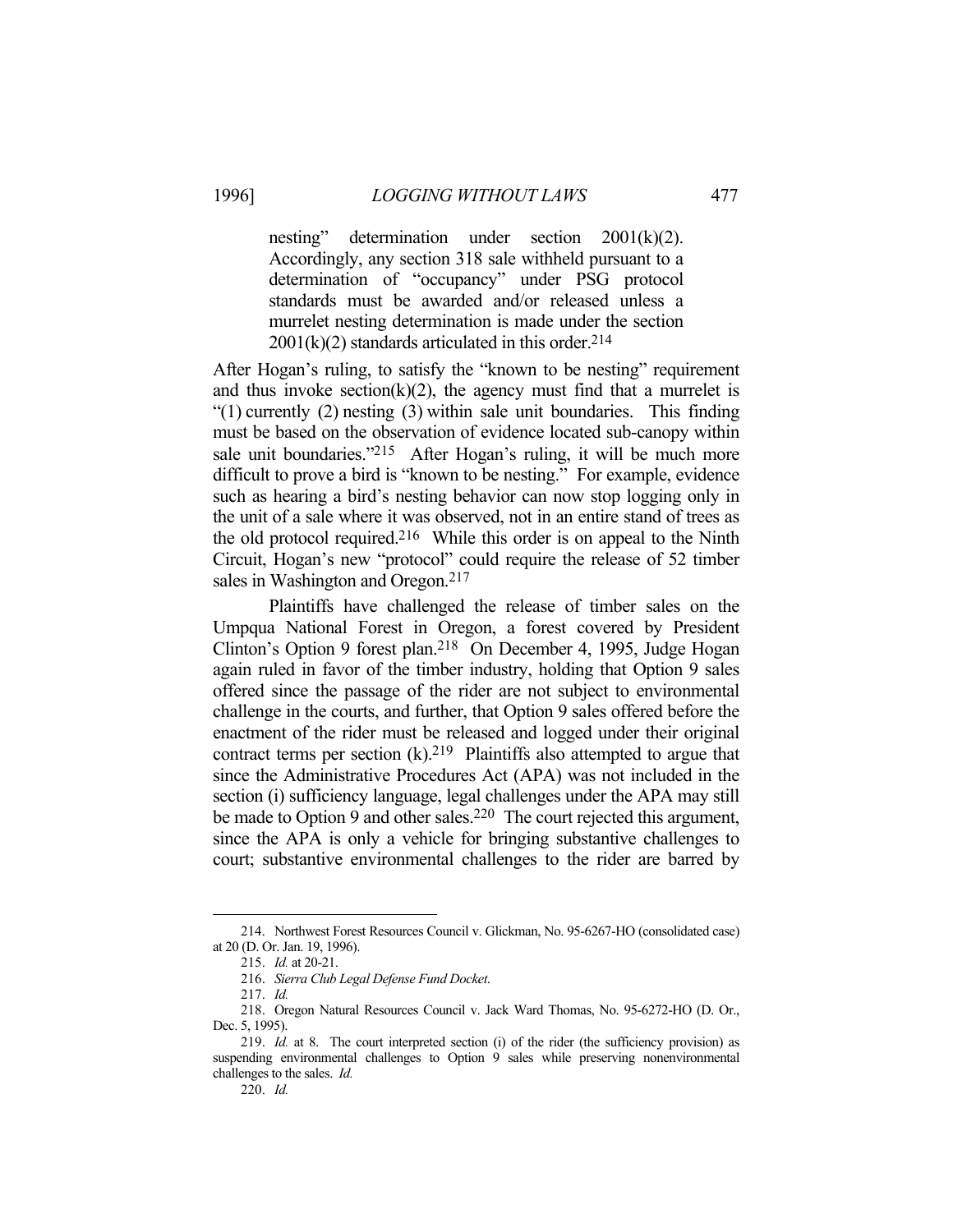section  $(i)$ .<sup>221</sup> It is unclear whether such rulings threaten the continuing viability of the President's Forest Plan in its entirety.

#### *D. The Rider's Effects in the Forests*

 As discussed above, Congress may not have been fully aware of the potential effects of the salvage rider. However, its effects on harvesting green (healthy) trees in the national forests have proven to be sweeping, as the Forest Service has been forced to release dozens of oldgrowth timber sales offered but not cut under the 1989 section 318 rider.222 A list provided by the Forest Service in late 1995 showed that a total of 96 timber sales totaling 670 million board feet, more than half of the harvest allowed annually under Option 9, could be cut under the industry interpretation of section (k) alone.223 The Forest Service estimates the rider will increase national timber sales by about 21 percent.224 Hogan's rulings have released substantial amounts of healthy old growth for logging.

 The long-term, serious effects of the rider and its interpretation in the courts are exemplified by the Elk Fork and Boulder Krab Timber Sales, both located in the lush rain forests of the Siskiyou National Forest in Oregon. These sales were withdrawn under a court order in 1990, but released for cutting in early January by Judge Hogan under the terms of the rider.225 The sales will clearcut over 200 acres of forest above a stretch of the Elk River that produces the most salmon per mile of any river in the lower 48 states.226 The sale area is classified as a roadless, old-growth "Forest Reserve" and "Key Watershed" under the President's Option 9 plan.227 The ecological effects of logging this area may potentially be devastating. A well known Forest Service fisheries biologist previously warned that the sales could cause debris flow into the

 <sup>221.</sup> Oregon Natural Resources Council v. Jack Ward Thomas, No. 95-6272-HO, at 8 (D. Or., Dec. 5, 1995).

 <sup>222.</sup> Paul Larmer, *Cut to the Past: Logging Wars Resume*, HIGH COUNTRY NEWS, October 2, 1995.

 <sup>223.</sup> Warren Cornwall, *Civil Disobedience Heats up in Oregon*, HIGH COUNTRY NEWS, October 2, 1995. As Tim Hermach of the Native Forest Council in Oregon was quoted as saying, "Now we have nothing left but the court of public opinion and acts of civil disobedience."

 <sup>224.</sup> David Foster, *Creative Twists in New Battles Against Logging*, CHICAGO TRIBUNE, Mar. 6, 1996, at C8.

 <sup>225.</sup> *President Clinton's Old-Growth Forest Reserve In Prime Salmon Habitat Being Clearcut Now under "Logging Without Laws" Rider*, HEADWATERS PRESS RELEASE, Jan. 17, 1996.

 <sup>226.</sup> *Id.* 227. *Id.*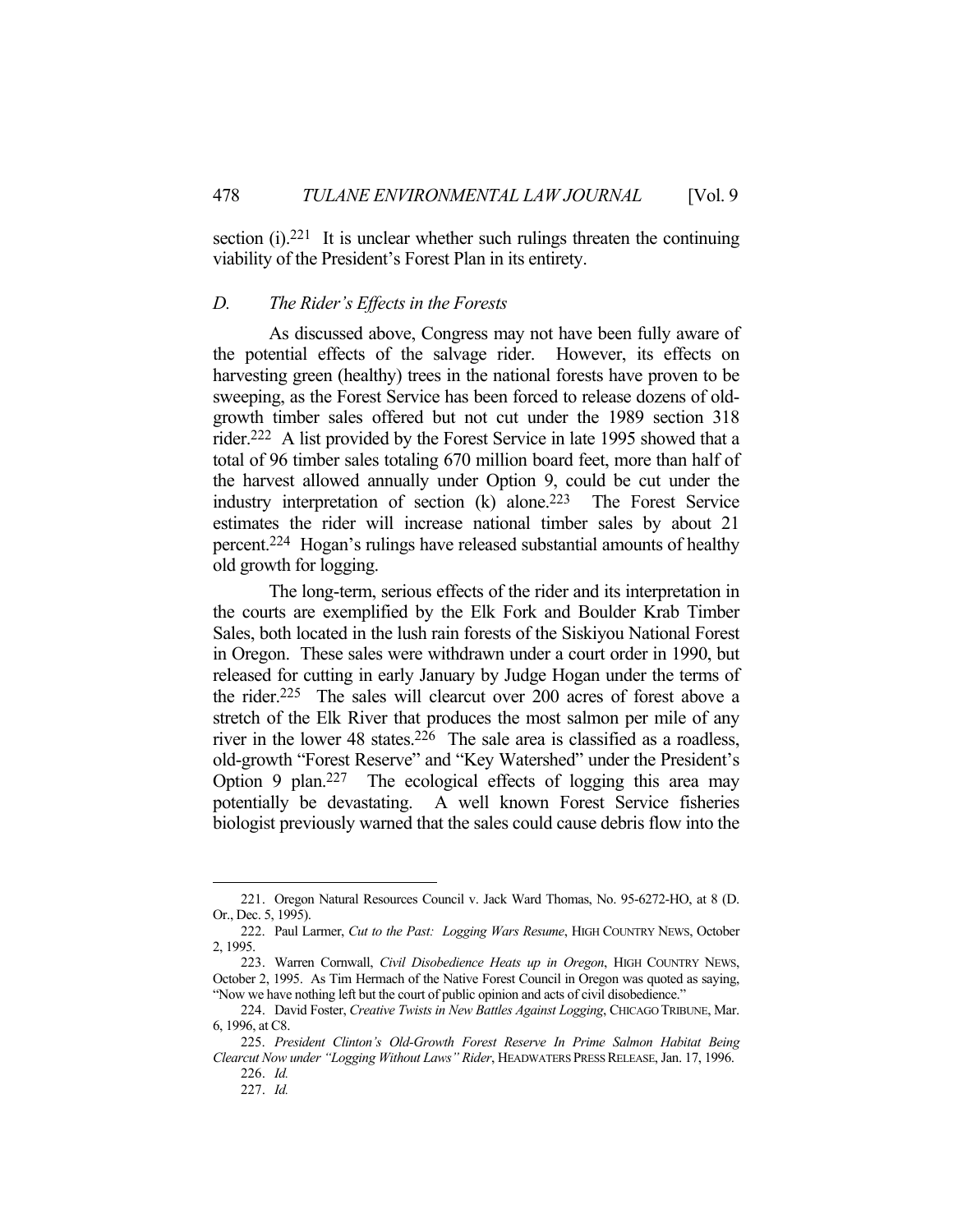fisheries, blowdown of many other trees, and loss of marbled murrelet nesting habitat.228

 In addition to its ecological effects, the rider is also having significant political and social impacts in the forests and communities of the Northwest, which have experienced a large increase in civil disobedience in recent months.<sup>229</sup> Citizens outraged over "salvage" logging taking place in their watersheds have no real legal recourse under the rider, so they are resorting to protests, hunger strikes, and other forms of civil disobedience to express their outrage over the salvage rider's effects. In this sense, Congress has succeeded in further polarizing the communities of the Northwest. In recent years, while timber policy has certainly been contentious, citizens could take action in the courts, which decided complaints on the merits of the laws on the books. With the rule of law suspended, the Pacific Northwest has returned to a version of "the timber wars."<sup>230</sup> Dozens of people have been arrested in recent months when protesters have clashed with loggers.<sup>231</sup> The timber industry, on the other hand, favors restricted access to the courts. As a spokesman for the Northwest Forestry Association put it, "[w]hat this legislation did was basically restrict some groups from obstructionist lawsuits."232

 Finally, the rider also has serious economic effects. Because so many of the salvage sales are in steep, difficult to reach areas, the Forest Service incurs large costs in sale preparation and road building. At the same time, the salvaged trees themselves are of low economic value. Often, timber companies will not even bid on salvage sales because they yield little or no profit. One example of this occurred in the bidding over the Thunder Mountain timber sale in Washington state. The preparation of this sale is estimated to have cost the federal treasury over

 <sup>228.</sup> Letter to Mike Lunn, Siskiyou National Forest Supervisor, from Jim Rogers, Friends of Elk River, Jan. 16, 1996. Rogers writes, "I just returned from the Elk Fork and Boulder Krab sales. Timber cutting was taking place in both sales . . . . The sadness I feel, and the rage at the injustice and stupidity of it all is profound."

 <sup>229.</sup> Warren Cornwall, *Civil Disobedience Heats Up in Oregon*, HIGH COUNTRY NEWS, Oct. 12, 1995. From September 11 to October 2, more than 30 people were arrested in protests against the Sugarloaf logging sale in the Siskiyou National Forest. To counter this, the Forest Service sealed off over 35 square miles around the sale with 24 hour guards. *Id.*

 <sup>230.</sup> As conservationist Mitch Friedman put it, "Congress has slammed shut the courtroom doors." David Foster, *Creative Twists in New Battles Against Logging*, CHI. TRIB., Mar. 6, 1996, at C8.

 <sup>231.</sup> Cornwall, *supra* note 227.

 <sup>232.</sup> David Foster, *Creative Twists in New Battles Against Logging*, CHI.TRIB., Mar. 6, 1996, at C8 (quoting Chris West, spokesman for the Northwest Forestry Association).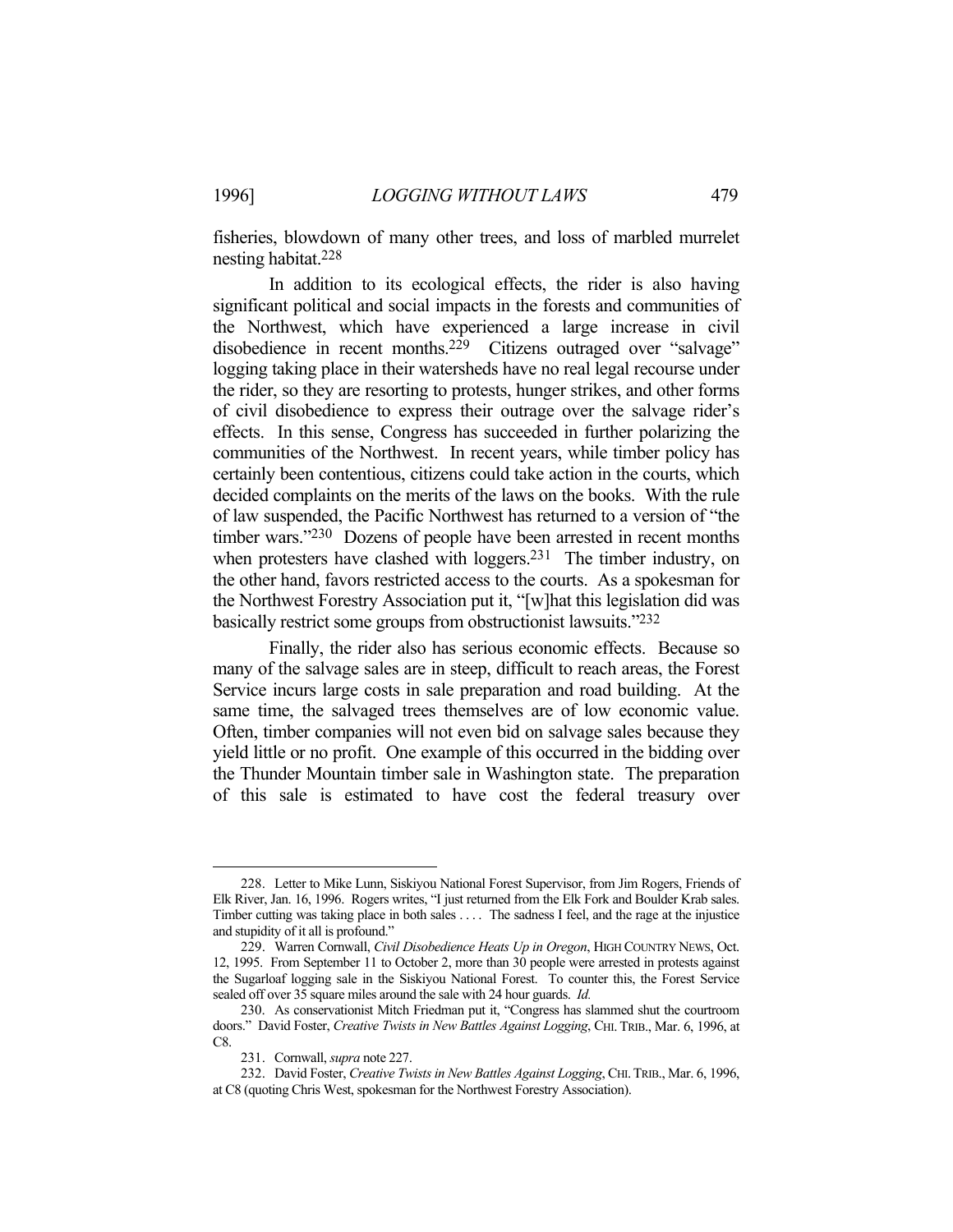\$200,000.<sup>233</sup> The high bidder, an environmental group who vowed to preserve the area, won the sale with their bid of \$29,000.234 Even if the Forest Service accepts this *high* bid (which is unlikely), the sale will cost taxpayers over \$171,000 (this figure does not include the costs of destruction of salmon and other wildlife).235 The Wilderness Society has estimated that the rider will *cost* the federal treasury a total of between \$430 million and \$1.5 billion, because sale cost cannot be taken into consideration under its provisions.236 This corporate subsidy seems particularly ironic given the deep cuts Congress is making in other domestic programs.237

 The Clinton administration has professed surprise and distress over the rider's judicial interpretation and the subsequent logging which has been allowed to go forward in several ancient forests.<sup>238</sup> When Judge Hogan released 230 million acres of healthy old growth in the Siskiyou National Forest to the chain saws, the administration filed an emergency appeal, which was promptly denied.<sup>239</sup> As the High Country News reported, "Clinton said this 'extreme expansion' of logging was never authorized by the rescissions bill."240 He has also recognized the rider's potential to cause "grave environmental damage" and has instructed federal forest managers to continue to use environmental safeguards in preparing timber sales.<sup>241</sup> Most recently, Clinton has endorsed efforts in Congress to repeal the section (k) provisions, which reopened old growth logging in the Pacific Northwest, and has expressed interest in a grant of legislative authority to buy out timber contracts in

 <sup>233.</sup> John A. Baden, *Forest Amenities in Thunder Mountains*, SEATTLE TIMES, Jan. 31, 1996, at B5 (editorial).

 <sup>234.</sup> *Id.*

 <sup>235.</sup> *Id.* This sale marks the first time an environmental group (the Northwest Ecosystem Alliance) has outbid timber companies for a logging sale. Ironically, although the group's bid would put the most money in federal coffers while preserving the forest, the USFS will most likely reject the bid, since federal regulations mandate that purchasers be "responsible for" cutting the trees. As Baden writes in his editorial, "[t]he Forest Service says it will disqualify purchasers who lack such 'integrity' and 'ethics.'" *Id.*

 <sup>236.</sup> *Hearings on Timber Salvage Before the House Salvage Timber and Forest Health Task Force,* 104th Cong. (Dec. 19, 1995) (statement of Rep. Elizabeth Furse).

 <sup>237.</sup> *Id.*

 <sup>238.</sup> Tim Bullard, *Three in Suits Arrested at Closed-Off Sugarloaf Timber Sale in Oregon*, HIGH COUNTRY NEWS, Nov. 13, 1995. Andy Kerr of the Oregon Natural Resources Council was quoted as saying "We told them this would bite them on the ass."

 <sup>239.</sup> *Id.*

 <sup>240.</sup> *Id.*

 <sup>241.</sup> David Foster, *Creative Twists in New Battles Against Logging*, CHI. TRIB., March 6, 1996, at C8.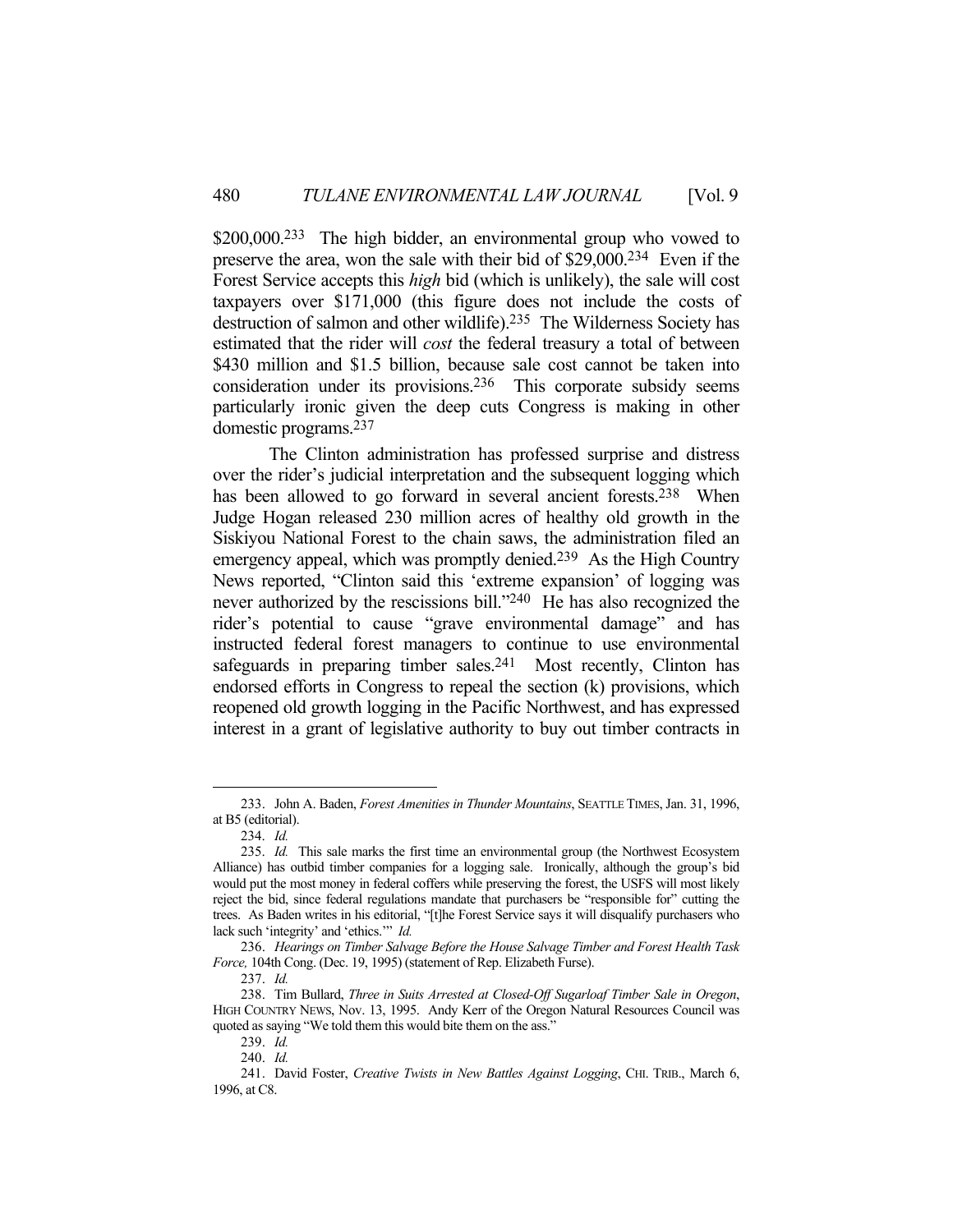sensitive areas such as the South Umpqua River drainage discussed previously.242

# VI. CONCLUSION: THE RIDER CHANGES THE MOMENTUM OF HISTORY

 From the 1960s until last year, national forest policy became progressively integrated, enforceable in the courts, nondiscretionary, based on sound science, and reliant on citizen oversight. In response to a diminishing timber supply and increased interest in wild places, Congress has passed laws which limit the discretion of the Forest Service, an agency closely linked to the timber industry throughout the twentieth century. The National Environmental Policy Act and the National Forest Management Act in particular have imposed legally binding procedural and substantive requirements on agency decision making, most significantly limiting agency timber harvesting discretion. The laws have also allowed citizens to participate actively in the management of their national forests by commenting on forest plans and challenging agency decisions. The role of the courts changed during this period as well, as judges began to take a closer look at agency decisions. This became increasingly easy to do as laws like NFMA created clearer standards for courts to apply.

 The salvage rider marks a radical break in the evolution of natural resource law and forest management. The rider gives federal agencies more discretion to allow timber harvesting than it has had in over thirty years. Under the rider, the government has no legal obligation to take into consideration the environmental effects of salvage operations or of many healthy old-growth timber sales. Further, the rider explicitly exempts the government from the need to follow environmental laws in making its salvage/section 318 logging decisions.

 Most significantly, the rider effectively puts an entire category of federal activity beyond judicial review. The exemption of federal agencies from judicial review is an extremely rare and dangerous precedent in a nation based on the rule of law. The rider renders citizen involvement in forest management almost nonexistent because there is no administrative review and extremely limited judicial review. Citizens and courts are almost entirely removed from the picture.

 The salvage rider is a significant regression in comprehensive and democratic forest management, and as such is becoming increasingly unpopular among Americans. According to a recent poll, 74% of the

 <sup>242.</sup> Peter D. Sleeth, *Clinton Points Ax at Salvage Logging Law*, OREGONIAN.